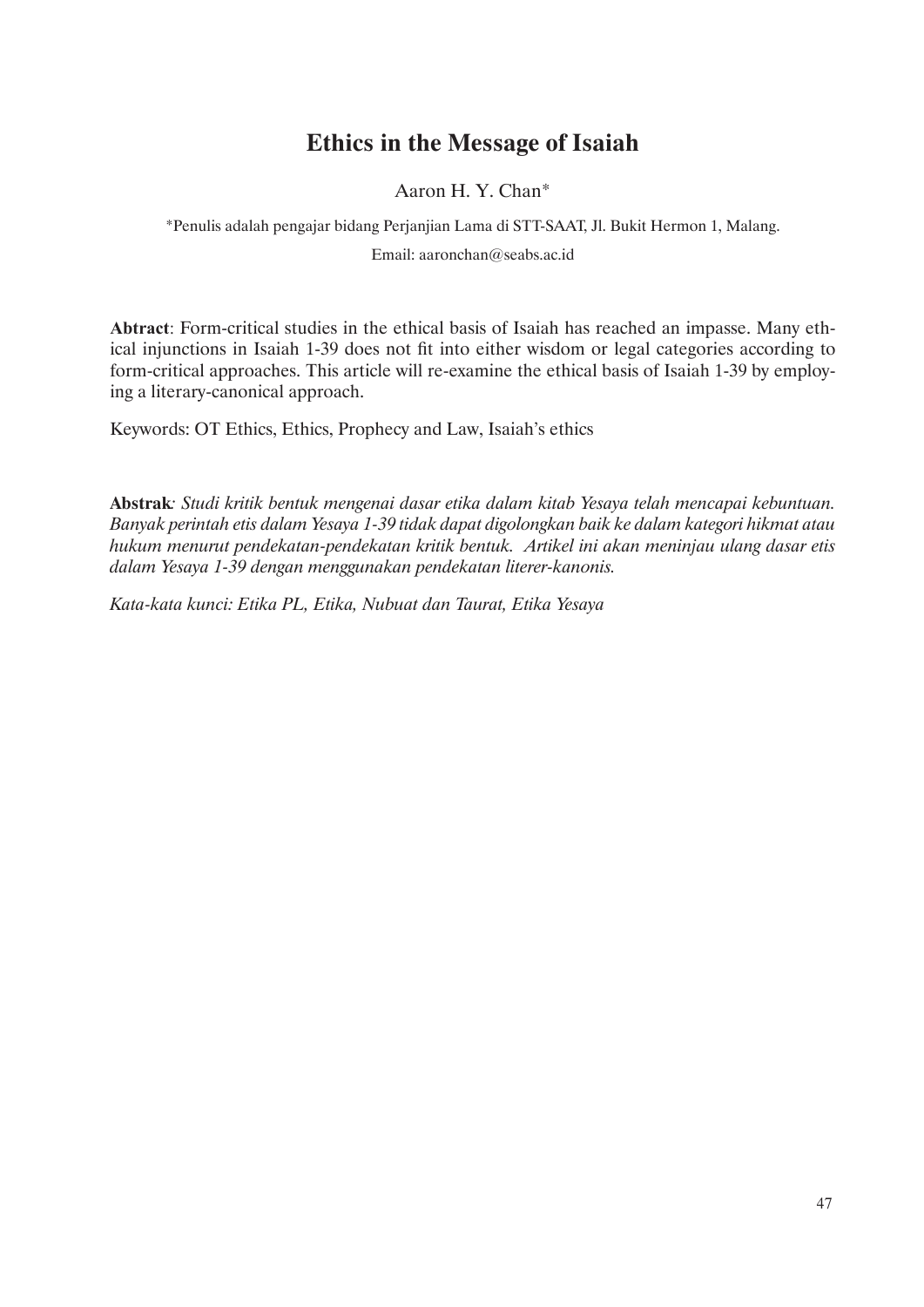### *Introduction*

To speak of ethics of Isaiah is to speak of a difficult, complex, and neglected subject. Eryl W. Davies, in the 1980s, lamented that "few attempts have been made in recent years to analyze, in any systematic manner, the ethics of the Old Testament, especially as it relates to the teaching of the eighth-century prophets."1 While studies on ethics in the prophetic corpus have focused primarily upon the sources of the prophet's ethical tradition, there are relatively few studies that have focused upon the basis of prophetic ethics.<sup>2</sup>

Proposing a late date for the Deuteronomic laws, Julius Wellhausen saw the prophets as founders of ethical monotheism and thus the prophets are the ones who provided the basis for Israelite ethics.<sup>3</sup> According to the Wellhausanian stream of interpretations, the prophets were ecstatic recipients of divine secrets who proclaimed an ethical monotheism received directly from God.<sup>4</sup> Thus, the prophetic ethical ideals were thought to have originated directly from the prophets themselves without any dependence upon other traditions.

With the rise of Form Criticism, the Mendanhall school questioned the late dating of the Pentateuch and challenged the concept of the prophets as the pioneers of ethical monotheism.<sup>5</sup> This corrective of Wellhausanian inter-

4 See for example J. Lindblom, *Prophecy in Ancient Israel* (Oxford: Blackwell, 1962).

pretations asserted an early dating of the Pentateuch and emphasized that the prophets were enforcers of the Sinaitic covenant; they championed the ethical requirements of the covenant upon Israel. Thus, the prophets were no longer seen as ethical innovators. Rather, as R. E. Clements asserts, they were "heirs of a very rich tradition" of which "the central focus of such a tradition was the belief in a covenant between Yahweh and Israel."<sup>6</sup> Further, Gerhard von Rad argued that the 8<sup>th</sup> century prophets were rooted in a complex mix of Sinaitic and Zion traditions.<sup>7</sup>

Others, however, questioned the proposal that a legal-covenantal tradition was indeed behind the ethics of the prophets.<sup>8</sup> John Barton notably pointed out that prophets like Isaiah spoke against "actions and attitudes not mentioned in the law" (such as excessive luxury [Isa 3:16, 4:1]; drunkenness [Isa 5:11- 17, 22; 28:1-14]). $9$  Barton is convinced these non-legal injunctions are indebted to wisdom's influence.<sup>10</sup>

Davies also calls for a reassessment of this issue since, in his words, "the debate concerning the relation of the prophets to tradition has reached something of an *impasse*."11 Employing a form critical analysis, he investigated the possibility of a legal, wisdom, and prophetic tradition as source of prophetic ethics (based upon Amos).12 He concludes that "it is difficult to identify with any certainty

9 John Barton, *Understanding Old Testament Ethics: Approaches and Explorations* (Louisville: WJK, 2003), 132.

 $10$ Ibid.

11Davies, *Prophecy and Ethics*, 23.

<sup>12</sup>Davies questioned if Isaiah's indictment of the people employs terminologies of suzerain-vassal covenant treaty.

<sup>1</sup> Eryl W. Davies, *Prophecy and Ethics: Isaiah and the Ethical Traditions of Israel*, vol. 16, Journal for the Study of the Old Testament Supplement Series (Sheffield: JSOT, 1981), 9.

<sup>2</sup> See ibid., 12-24, for a brief survey of past approaches.

<sup>3</sup> See Julius Wellhausen, *Prolegomena to the History of Israel* (Edinburgh: Adam & Charles Black, 1885), 474. These ethical ideals were later codified as Deuteronomic laws, which in turn abolished the need for the prophetic ministry (see ibid., 487-88). For an assessment on Wellhausen's theories, see Patrick D. Miller, *Israelite Religion and Biblical Theology: Collected Essays* (Sheffield: Sheffield Academic Press, 2000), 182-196.

<sup>5</sup> George E. Mendenhall, "Covenant Forms in Israelite Tradition," *The Biblical Archaeologist* 17, no. 3 (1954): 49-76.

<sup>6</sup> R. E. Clements, *Prophecy and Covenant*, Studies in Biblical Theology No. 43 (Naperville: Allenson, 1965), 15.

<sup>7</sup> Gerhard von Rad, *Old Testament Theology* (Louisville: WJK, 2001), 2:178-187.

<sup>8</sup> Eryl Davies cites D. J . McCarthy, *Treaty and Covenant: A Study in Form in the Ancient Oriental Documents and the Old Testament*, An. Bib. 21 (Rome, 1963) and Lothar Perlitt, L. *Bundestheologie im Alten Testament*, WMANT 36, (Neukirchen: Neukirchener Verlagsgesellschaft, 1969) as examples of those who questioned the covenantal tradition.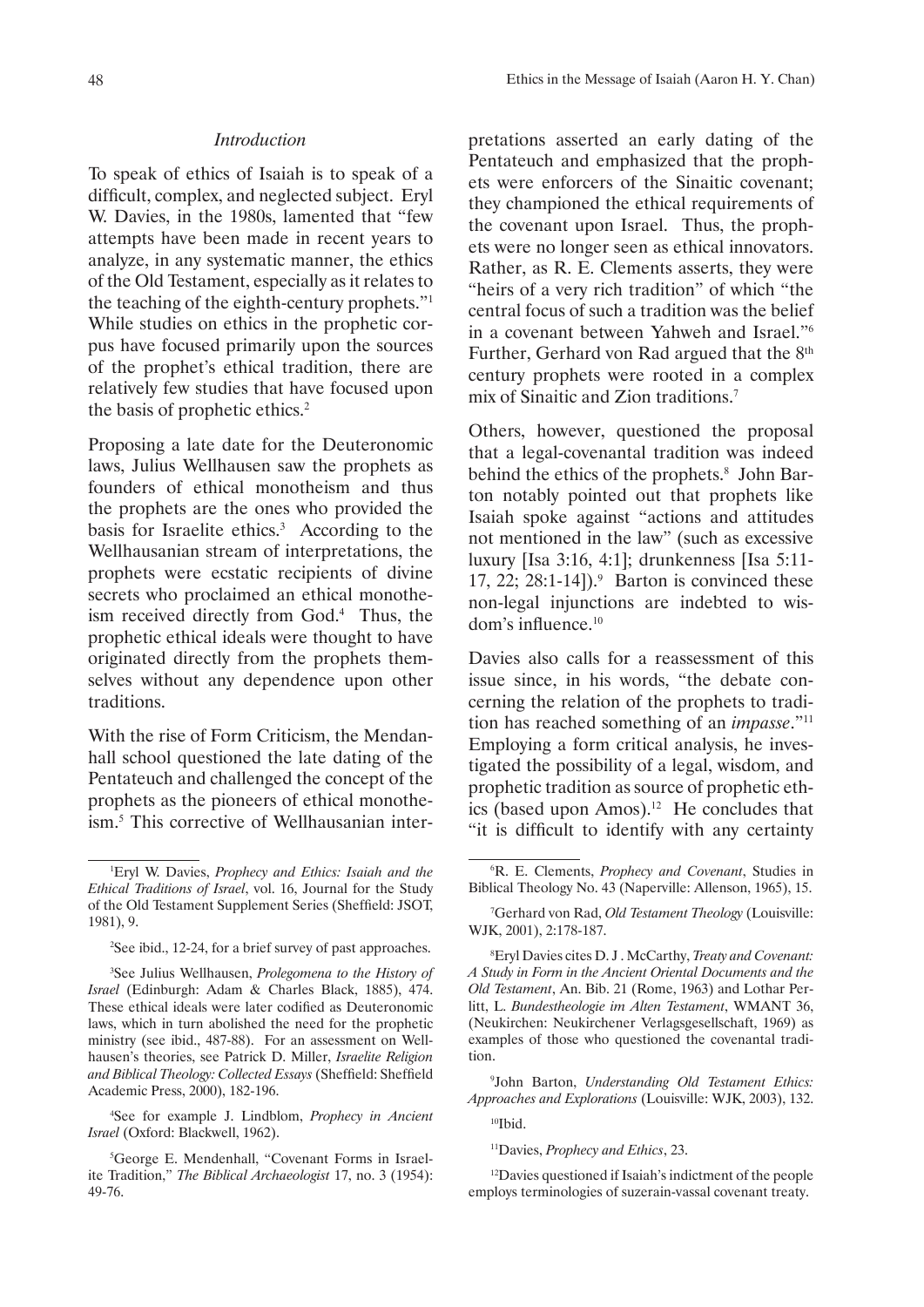the source of the prophet's moral instruction" and that each individual prophet most probably borrowed from the "total culture in which he lived".<sup>13</sup> This in turn led Davies to a somewhat agnostic conclusion that, "while Isaiah does exhort and admonish his hearers, this is almost always done in *ad hoc* fashion in relation to the specific situations with which he was confronted."14

In summary, studies on the source of prophetic ethics have tended toward a rejection of the legal-covenantal model, in preference of a more "ad hoc" model. In an attempt to reconcile the presence of legal and wisdom elements in Isaiah, Barton argues that natural law serves as a basis for Isaiah's ethics. Barton's proposal will be examined in further detail below.

There are several factors that raise the need for further study of the basis of Isaiah' ethics. First, studies on the sources of prophetic ethics have become intertwined with the basis of prophetic ethics. Barton clarifies that the search for the basis of prophetic ethics is not so much the search for the sources of influence behind, or the social setting leading up to the prophets' moral demand and stricture. Rather, it is that which the prophet "took or assumed to underlie the particular norms whose transgression he condemned, what he thought was so sinful about sins."15 In a similar vein, Gordon J. Wenham asserts that what interests scholarship in the study of the basis of OT ethics is "the stance of the biblical writers to the deeds they describe."16 However, form-critical studies tend to make a conjectural leap from the *sources* behind prophetic ethics to making conclusions about the *basis* of prophetic ethics.

Secondly, Davies' assessment, like others before him, predicates a sharp distinction between wisdom and law. However, recent studies demonstrate that wisdom is much more integral to the concept of law in the Ancient Near East than earlier form critics tended to acknowledge.17 Roland Murphy has suggested that "the problem of the relationship between Wisdom literature and other portions of the Old Testament needs to be reformulated in terms of a shared approach to reality."18 Moreover, Davies' negative conclusions are more telling about the limitations of form critical analyses per se than the nature of prophetic ethics.<sup>19</sup>

Thirdly, a synchronic study on this issue may be a more viable way forward through the "impasses" reached by proponents of diachronic approaches. Brevard Childs rightly asserts that an overemphasis on diachronic analysis, which focuses on identification of sources and redaction layers, neglects the fact that the Isaianic texts (as well as the Pentateuch) comes to us in its final canonical form, written as a "coherent witness" for the community of faith.<sup>20</sup> This means that the final form of the text was meant to be read as it stands rather than in its fragments, sources or forms.21 Furthermore, recent development in the studies of OT laws highlights the importance of understanding these laws within their

19For a critique of form/genre comparative analysis, see Kenton L Sparks, *Ancient Texts for the Study of the Hebrew Bible: A Guide to the Background Literature* (Peabody: Hendrickson, 2005), 10-11.

<sup>13</sup>Ibid., 119.

<sup>14</sup>Ibid.

<sup>15</sup>Barton, *Understanding Old Testament Ethics*, 132-133.

<sup>16</sup>Gordon J. Wenham, *Story As Torah: Reading Old Testament Narrative Ethically* (Grand Rapids: Baker Academic, 2004), 6.

<sup>17</sup>See John H. Walton, *Ancient Near Eastern Thought and the Old Testament: Introducing the Conceptual World of the Hebrew Bible* (Grand Rapids: Baker Academic, 2006), 295-298. For a discussion on the relationship between law and wisdom, see Craig G. Bartholomew, *Baker Commentary on the Old Testament: Ecclesiastes*, ed. Tremper Longman III (Grand Rapids: Baker Academic, 2009), 84-93.

<sup>18</sup>R. E. Murphy, "Wisdom – Theses and Hypotheses," in *Israelite Wisdom: Theological and Literary Essays in Honor of Samuel Terrien*, ed. J. G. Gammie (Missoula: Scholars. 1978), 38.

<sup>20</sup>See Brevard S. Childs, *Isaiah: A Commentary*, ed. William P. Brown, Carol A. Newsom, and Brent A. Strawn, 1st ed, The Old Testament Library (Louisville: WJK, 2001), 3-4.

<sup>21</sup>However, Child's is also critical of an overly synchronic approach which neglects diachronic analysis (see Childs, *Isaiah*, 11).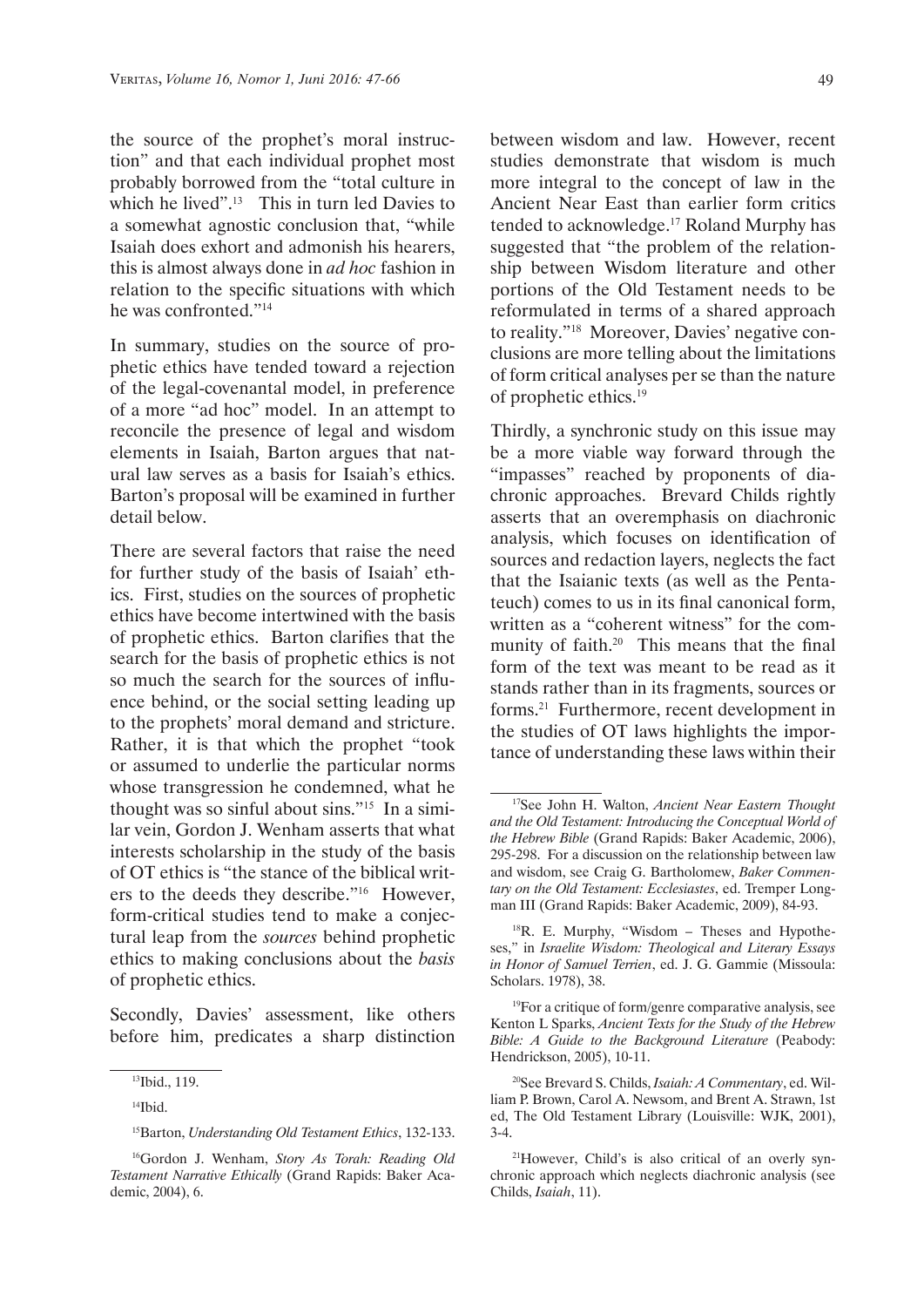narrative frameworks. For example, James W. Watt argued that the lack of systematic codification of OT laws and their "placement within stories" meant that they were to be read "within the narrative plot sequence."<sup>22</sup> Form-critical approaches were based largely upon a comparison between legal formulation and citations between prophets and the law. Such approaches unwittingly imposed modern legal concepts on ancient texts.<sup>23</sup> They also ignore the possibility that prophets can refer to the Mosaic laws "periphrastically and paraenetically as opposed to verbatim."24 In addition, following Bernard Jackson's landmark study on the semiotics of Biblical Law, Jonathan Burnside highlights the anachronisms of a "legislative model" of biblical law resulting in a "semantic view of law."<sup>25</sup> Accordingly, a semantic view of law sees the "very words, as opposed to its meaning [or significance]," of legal statutes as authoritative and binding.26 "The law then applies to all cases falling within the semantic meaning of the words."27 Burnside argues that a legislative view of the law is a modern imposition on the biblical text.<sup>28</sup> In contrast, similar to "ANE legal praxis," biblical law has a didactic, rather than a legislative, function.29 With Bernard Jackson, Burnside argues that a narrative approach to biblical law is more consistent with biblical legal praxis than a semantic approach.30 Thus, a synchronic reading of the laws within their narrative context can illumi-

- <sup>28</sup>Ibid., 10-15.
- 29Ibid., 14.
- 30Ibid., 16.

nate the meanings and significance of those laws and, beyond that, their relationship to the prophet's ethical ideals.<sup>31</sup>

This article is meant to contribute to the discussion about the ethical basis of the eighth century prophets particularly as it relates to the message of the prophet Isaiah. The approach to formulate an understanding of the ethical basis of Isaiah the prophet will be based upon a synchronic reading of Isaiah 1-39. Of significance for this study is the fact that there exists a consensus among scholars of the authenticity of the passages dealing with morality in Isaiah 1-39; these passages remain undisputed.<sup>32</sup> Furthermore, this study holds in high regard the canonical ordering of the Hebrew Scriptures and, with that, assumes that Isaiah (or his redactors) would have "known" the "earlier" texts within the canon as in the canonical rendering of "Law and prophets" (Matt 7:12; 22:40; Luke 16:16; Acts 13:15).

### *Survey of Isaiah's Indictments*

Isaiah begins his message with a general charge that God's people had rebelled against YHWH. YHWH's children (בֵּנִים), His people ( $\upmu$ ), had forsaken YHWH and turned their backs on him (1:4-5). She had bitten the hand that rocks her cradle and turned against YHWH who brought her up. She had failed to recognize her owner (1:2-3). For that, Isaiah makes it clear that they already have, and in their future will, suffer the consequences of their rebellion (1:5-9). Despite their stiffnecked rebellion, and in spite of the repeated warnings, the people of God had continued prostituting themselves in their religious practices. YHWH denounced such practices as abomination to Him (1:10-17) since they prayed to Him with blood filled hands (1:15). Commentators debate the meaning of the word דָּמִים (blood) in verse 15. Does it refer to the blood of vain sacrifices or does it refer to

<sup>22</sup>James W. Watts, *Reading Law: The Rhetorical Shaping of the Pentateuch* (Sheffield: Sheffield Academic, 1999), 11.

<sup>23</sup>See Bernard S. Jackson, *Studies in the Semiotics of Biblical Law*, vol. 314, JSOT Supplement Series (Sheffield: Sheffield Academic, 2000).

<sup>24</sup>Douglas Stuart, "The Old Testament Prophets' Self Understanding of Their Prophecy," *Themelios* 6, no. 1, (September 1980): 10–11.

<sup>25</sup>Jonathan P. Burnside, *The Signs of Sin: Seriousness of Offence in Biblical Law*, vol. 364, JSOT Supplement Series (Sheffield: Sheffield Academic, 2003), 15.

<sup>26</sup>Ibid.; brackets mine.

<sup>27</sup>Ibid.

<sup>31</sup>See J. G. McConville, *Law and Theology in Deuteronomy*, vol. 33, JSOT Supplement Series (Sheffield: JSOT, 1984) and Christopher J. H. Wright, *Old Testament Ethics for the People of God* (Downers Grove: Inter-Varsity, 2004).

<sup>32</sup>See Barton, *Understanding Old Testament Ethics*, 131.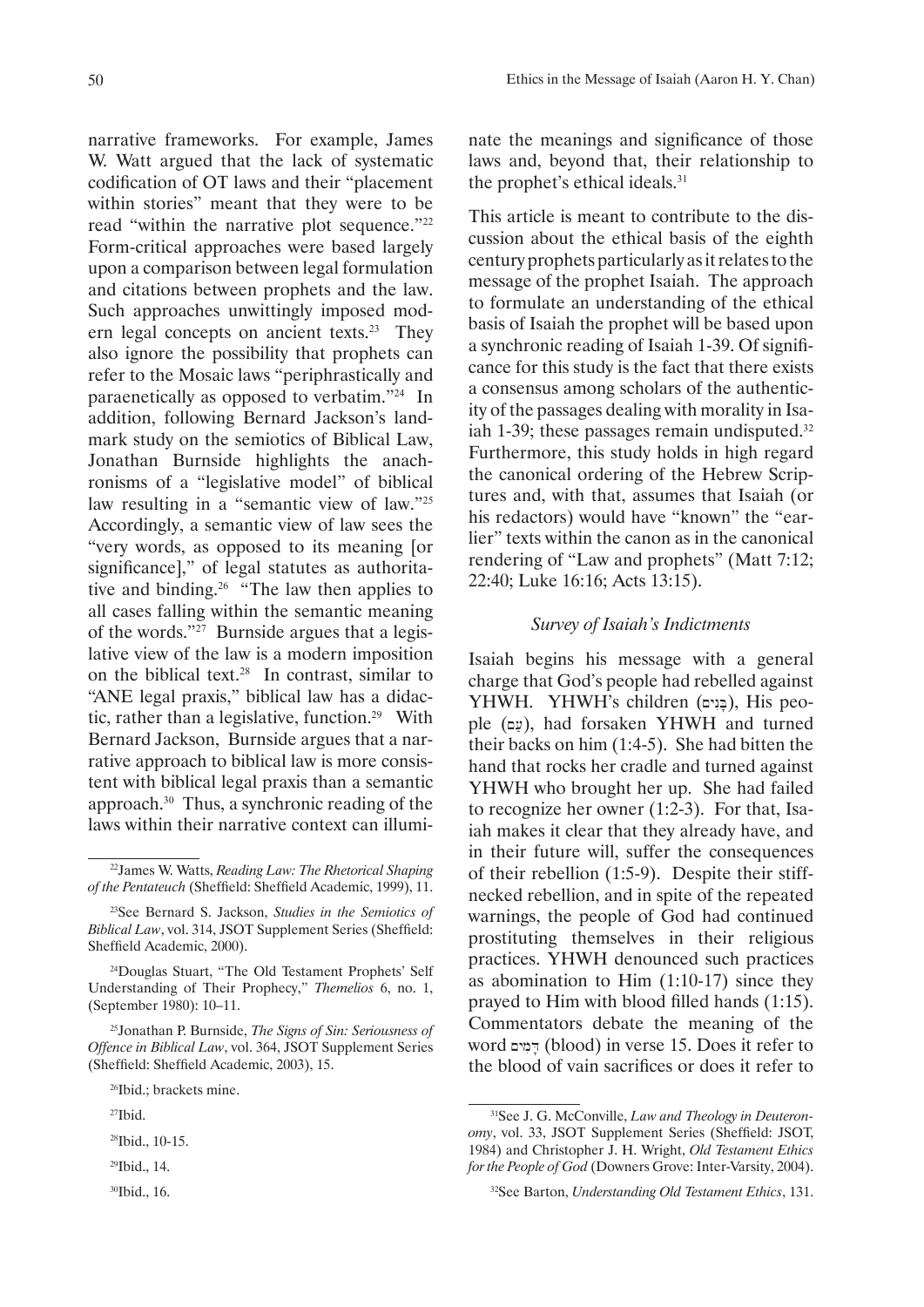the blood from violence and injustice?33 From the preceding context of verses 16-17, it seems that the latter meaning is more plausible. Isaiah employs the cultic language of worship to pave the way for a striking irony. Instead of worshipping God with acceptable sacrifices, their hands were filled with blood from violence.34 Verses 16 and 17 elaborate the nature of their blood violence by juxtaposing active and passive participation of evil deeds. The active sense involves outright violence and oppression35 while the passive sense involves a neglect of social justice.36 In short, the people of God was charged with the sins of commission and omission. Thus, from the outset of Isaiah's message, we can see that his ethical basis draws on both a negative accusation and a positive demand. From this point on in the text, Isaiah frequently juxtaposes what the Israelites ought not to do and what they ought to do.

Although Isaiah starts off with an emphasis on social injustice, he is not fixated on it. The prophet proceeds to uncover the people's failure in the political and religious sphere. This point needs to be examined more closely within the social, political and religious sphere of Isaiah's address.37 These three areas are so intertwined that, at times, it is difficult to distinguish between them. Nevertheless, it is to that task that this study turns.

### *Righteousness and Justice*

After making a general statement about the Israelites' rebellion as YHWH's people and children (1:2-17), followed by an urgent call to a wise decision for repentance (18-20), Isaiah laments the sorry state of their morality as evidenced in their capital city, Zion (cf.  $1:27$ ):<sup>38</sup>

- "How she has become a harlot, o faithful city. *She was* full of justice! Righteousness once lodged in her, but now murderers.
- Your silver has become dross, your drink diluted with water.
- Your rulers are rebels and companions of thieves; everyone loves a bribe and chases after rewards. They do not defend the orphan, nor does the widow's plea come before them." (Isa 1:21- 23.)

This passage clearly depicts Isaiah's vision of what Zion ought to be and the mourning that arises because of their departure from that moral standard.<sup>39</sup> She ought to have been a city filled with justice משפט and righteousness hqdc. On the contrary, murderers lived there. This passage provides a succinct description of how God's people had departed from משפט and צדקה. From rulers to commoners, the entire nation had turned from and and ar and embraced violence and oppression. Similarly in the Song of the Vineyard, the Lord looked for נשפת; for נמשפת; for but but found צעקה (5:7). The use of assonance here deliberately sets up a contrast of what God's people ought to do and what they were doing, and zooms in on their on social relations. The movement from failure in divine relationships

<sup>&</sup>lt;sup>33</sup>For a cultic interpretation, see John Peter Lange, Philip Schaff, et al., *A Commentary on the Holy Scriptures: Isaiah* (Bellingham: Logos Bible Software, 2008), 41. For a blood-violence interpretation, see Gary V. Smith, *Isaiah 1–39*, ed. E. Ray Clendenen, The New American Commentary (Nashville: Broadman & Holman, 2007), 108 and John Oswalt, *The Book of Isaiah, Chapters 1-39*, NICOT (Grand Rapids: Eerdmans, 1986), 98.

<sup>34</sup>Childs, *Isaiah*, 19.

<sup>&</sup>lt;sup>35</sup>This can be seen in the charge to removal those deeds from their midst, "Take your evil deeds out of my sight! Stop doing wrong, learn to do right" (1:16).

<sup>&</sup>lt;sup>36</sup>This can be seen in the exhortation toward good works, "Seek justice, encourage the oppressed. Defend the cause of the fatherless, plead the case of the widow" (1:17).

<sup>37</sup>See John Barton, "Ethics in Isaiah of Jerusalem," *Journal of Theological Studies* 32 (1981): 6.

<sup>38</sup>See Oswalt, *The Book of Isaiah*, 104-105, on the analysis of the poetic features of this verse. Verses 21-23 takes the form of a lament or a dirge as part of an overall prophetic judgment speech against the Jerusalemites. See Marvin Sweeney, *Isaiah 1–39: With an Introduction to Prophetic Literature*, vol. 16, The Forms of the Old Testament Literature (Grand Rapids: Eerdmans, 1996), 85, and Childs, *Isaiah*, 20.

<sup>39</sup>Notice the use of the adversative accompanied by the temporal adverb *unit* at the end of verse 21. This serves to highlight the contrast between Israel's present state and the state which Isaiah clearly identifies as the ideal.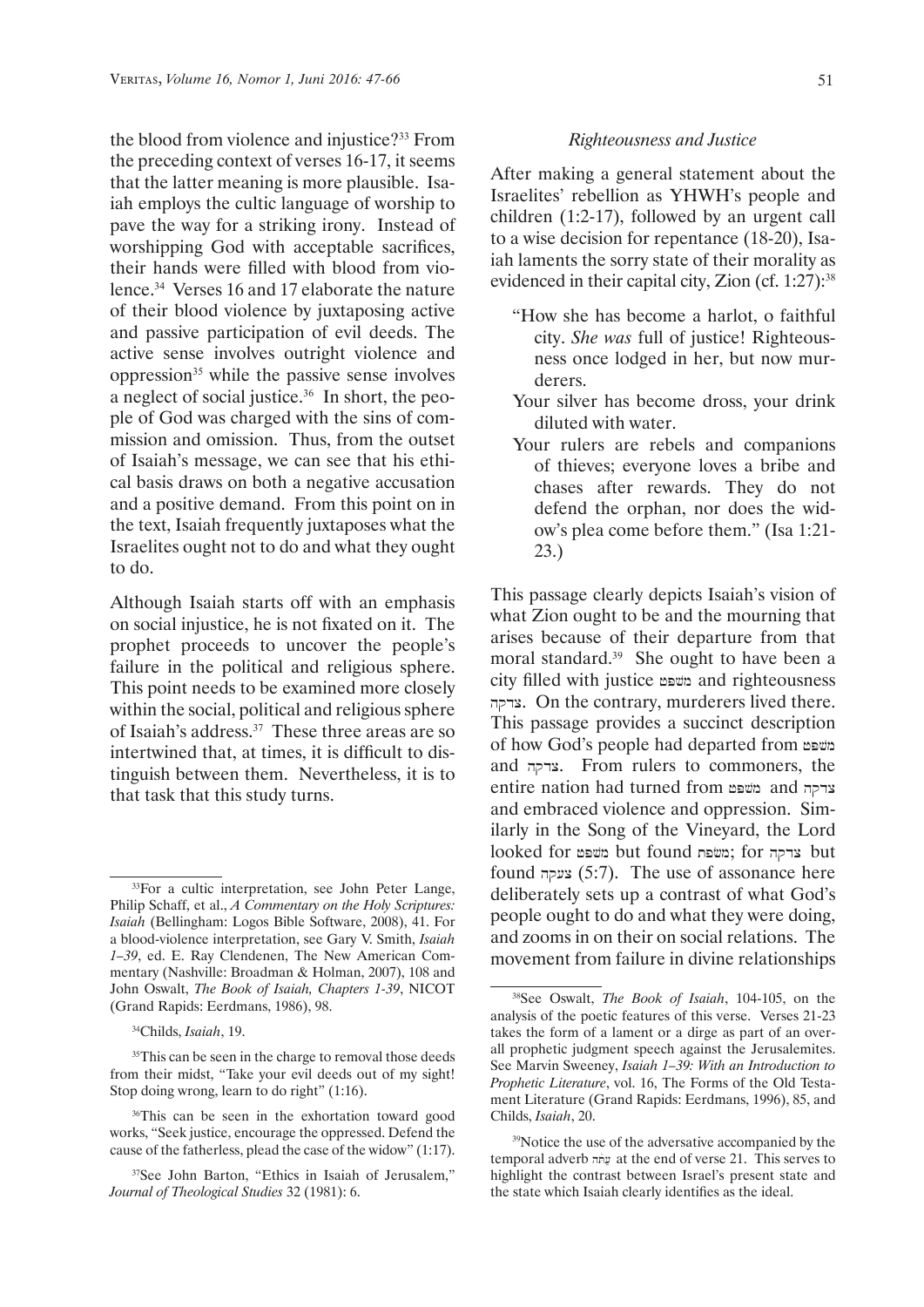to social relations indicates "the outcome of infidelity to the Lord is infidelity to people."<sup>40</sup>

Righteousness and justice are key concepts in Isaiah. *משפט* occurs a total of 42 times in the entire book.  $z\rightarrow$  is occurs 31 times while its parallel form צדקה some 36 times.  $p$ and צדק occur together about 5 times while and צדקה and צדקה occur together about 11 times. The concepts of righteousness and justice are expansive enough to warrant a detailed study. However, this article will only provide a brief survey regarding the scope and definition of these two concepts.

Righteousness and justice are assumed to be at home in Jerusalem.<sup>41</sup> These two words embodies the ethical ideals of a renewed kingdom and people. They are highlighted as the qualities possessed by the true Davidic king (16:5; 32:1). These qualities are possessed by God who will take the initiative himself to restore these qualities to His people (5:16; 26:9; 33:5). Furthermore, justice and righteousness are hailed as qualities that will eventually be perpetuated to even the remotest parts as well as bring life and fertility in its wake (32:16). Here, the loss of both righteousness and justice in YHWH's faithful city then fuels Isaiah's indictment against the Israelites.42 He spares no efforts to bring across their failure to maintain awam and  $1:21;$ 5:7). As a result of their failure, they would incur the wrath of God (28:17).

From a brief survey of the concepts of both righteousness and justice and their occurrence in Isaiah, one notices that these two words often occurs together and are complementary in their meanings. Moshe Weinfeld identified the two words as a *hendiadys* which expressed the concepts of social justice in Ancient Israel.43 Building upon Weinfeld's study on the word pair, Leclerc pointed out that whether they are used in sequence or reversed, whether they are joined with conjunction or split for parallelism, they both functioned as a *hendiadys* and entailed the concept of social justice.44 However, this does not override the distinct meaning of each word. Their occurrence together meant that an abstraction of ethical ideal may be in view.

Perhaps a better way to understand what Isaiah meant by the two terms is to see the charges laid out against God's people. This was often the case as they were berated for their departure from the ethical ideal of righteousness and justice. In this study, it is important to point out that Isaiah, at times, explicitly referred to the concept of righteousness and justice and linked them to specific and concrete crimes. At other times, he makes implicit references to righteousness and justice in relation to specific sins. This study will examine the explicit use of this concept and explore its implicit use by means of inference.

With explicit reference to righteousness and justice, Isaiah condemned the Israelites for their: (a) oppressive treatment of widows and orphans (1:21-3); (b) their pursuit for ill-gotten gains (theft) and bribery (1:23); (c) greedy appropriation of land belonging to the poor  $(5:8-10);$ <sup>45</sup> (d) their neglect of the needs of the hungry and of the thirsty  $(32.6)$ ;<sup>46</sup> (e) their malice and slander (32:7); and (f) the outright

<sup>40</sup>J. A. Motyer, *The Prophecy of Isaiah: An Introduction & Commentary* (Downers Grove: Inter-Varsity, 1996), Isa 1:21.

<sup>41</sup>Albert Barnes, *Notes on the Old Testament: Isaiah*  (London: Blackie & Son, 1851), 1:74.

<sup>42</sup>Barnes takes the mention of harlotry in 1:21 as a reference to idolatry, which is the focus of Isaiah's indictment (see Barnes, *Isaiah*, 74).

<sup>43</sup>Moshe Weinfeld, *Social Justice in Ancient Israel and in the Ancient Near East* (Jerusalem: Magnes, 2000), 25.

<sup>44</sup>Thomas Leclerc, *Yahweh is Exalted in Justice: Solidarity and Conflict in Isaiah* (Minneapolis: Fortress, 2001), 11-13.

<sup>45</sup>The entire pericope in 5:8-17 can be seen as an indictment against Israel's failure in righteousness and justice. The theme of justice and righteousness was brought to fore in 5:7 and the subsequent indictments shows how Israel has substituted justice and righteousness with oppression. In addition, after the pronouncement of judgment on Israel's sins, Isaiah declares that in spite of Israel's failure, the LORD himself is exalted in justice and righteousness (5:16).

<sup>46</sup>The entire chapter 32 can be seen as the expression of the divine kingly ideal of righteousness and justice and the antithesis of it.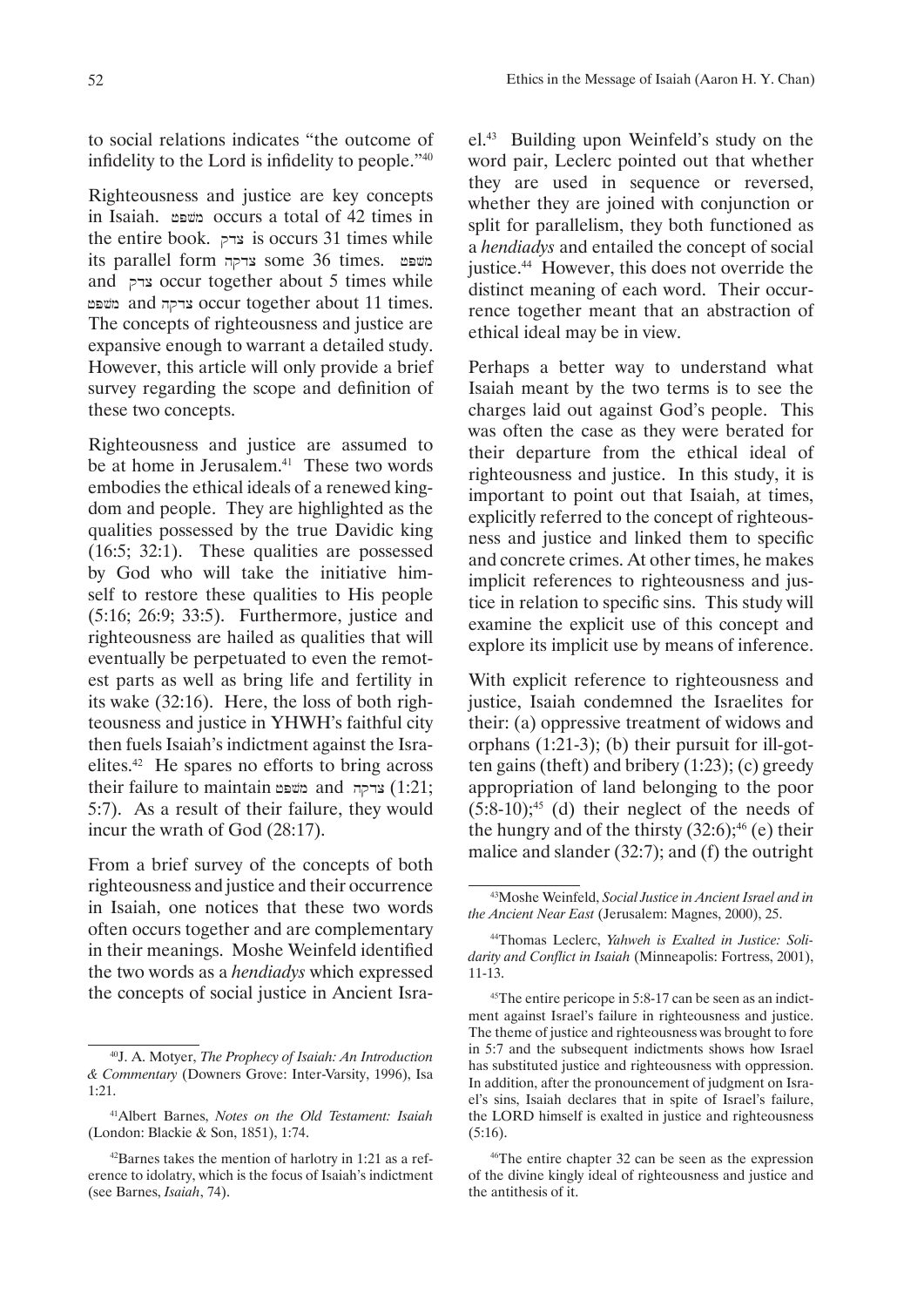enactment of laws that deprive justice and rights to those who needed it most (10:1-2).

I will argue below that even without an explicit reference to the word pair, Isaiah pointed out *the way* of righteousness and justice by condemning the people of their "excessive luxury and personal adornment"47 (3:16-26; 9:9- 12) and their drunkenness which is tied to a neglect of justice and righteousness (5:11-12; 28:1-17). Thus, the ethical ideal of justice and righteousness encompassed how the Israelites should treat the economically deprived, their attitude towards ill-gotten gains, their stewardship of legitimately owned wealth, as well as legislation and the sins of bearing false witness. We shall examine the meaning of each term and then examine their relationship to specific indictments including those without explicit mention of the notion of righteousness and justice.

Righteousness is, first of all, a moral concept. Mark Seifrid observed that צדקה and art and art "more often found in parallel with terms for rectitude or in opposition to terms for evil, expressing approbation or condemnation." 48 Righteousness is also a relational concept. Following von Rad, Bruce Birch observed that in the Old Testament, צדקה and agreed, and and and and and and and  $\alpha$ not a set of norms, but right conduct that flows out of an established relationship; in the Israelite's case – a covenantal relationship with God.<sup>49</sup> However, von Rad's rejection of righteousness as an absolute ethical norm since "ancient Israel did not in fact measure

a line of conduct or an act by an ideal norm, but by the specific relationship in which the partner had at the time to prove himself true" is overstated.50 To be sure, an absolute ethical norm apart from the "fear of god" is foreign to the ANE world.<sup>51</sup> But one should not drive a wedge between "absolute" normativity and its relational base. Von Rad's admission that "the specific relationship in which the agent finds himself is itself the norm" proves that such dichotomy is needless.<sup>52</sup> Seifrid also notes that "where 'righteousness' is joined to such ideas as 'truth' and 'uprightness,' it is clear that the idea of a standard or norm is included in the concept (e.g*.* 1Kgs 3:6; Isa 45:19; 48:1; Ps 119:142)."<sup>53</sup> Thus, instead of stating that righteousness is "'relational' and *not* 'normative,'" "it is more accurate to conclude that the biblical concepts often involve the idea of justice in application, *i.e.* a norm or standard expressed within a particular relationship."<sup>54</sup>

Furthermore, righteousness is also a creational concept. Seifrid argues that "righteousness" is simultaneously both moral and creational, having to do with God's re-establishing "right order" in the fallen world which he has made, an order which includes a right relationship between the world and its Creator (*e.g.* Isa 45:8, 23; Ps 85:4-13; 98:1-9).<sup>55</sup> Additionally, righteousness is also a forensic concept. In relation to God, צדקה and art are accurs as the basis of his saving actions,<sup>56</sup> which at times denotes the salvation of Israel through His judgments upon pagan nations that have

54Ibid. cf. Deut 6:20–25; Ps 7:6–11; 1 Sam 26:23;

<sup>47</sup>Barton, "Ethics in Isaiah of Jerusalem," 6.

<sup>48</sup>Mark A. Seifrid, "Righteousness Language in the Hebrew Scriptures and Early Judaism," in *Justification and Variegated Nomism: The Complexities of Second Temple Judaism*, ed. D. A. Carson and Peter T. O'Brien, 140th ed., vol. 1, Wissenschaftliche Untersuchungen Zum Neuen Testament (Grand Rapids; Tübingen: Baker Academic; Mohr Siebeck, 2001), 424. See also John Skinner, "RIGHTEOUSNESS IN OT," in *A Dictionary of the Bible: Dealing with Its Language, Literature, and Contents Including the Biblical Theology*, ed. James Hastings et al. (New York; Edinburgh: Charles Scribner's Sons; T. & T. Clark, 1911–1912), 273.

<sup>49</sup>Bruce Birch, *Let Justice Roll Down: The Old Testament, Ethics and Christian Life* (Louisville: WJK, 1991), 153-155.

<sup>50</sup>See Von Rad, *Old Testament Theology*, 2:370-371.

<sup>51</sup>See Walton, *Ancient Near Eastern Thought*, 153.

<sup>52</sup>Von Rad, *Old Testament Theology* 1:371.

<sup>53</sup>Mark A. Seifrid, "Righteousness, Justice, and Justification," in *New Dictionary of Biblical Theology*, ed. T. Desmond Alexander and Brian S. Rosner (Downers Grove: Inter-Varsity, 2000), 742.

<sup>55</sup>Seifrid, "Righteousness, Justice, and Justification," 741. The notion of righteousness as "right order" fits well in the ANE concept of ethical norms (see Walton, *Ancient Near Eastern Thought*, 152-153).

<sup>56</sup>Cf. Ps 31:1; 36:6, 10; 72:2; 89:16; 103:17; 111:3; 119:40; 143:1, 11; 145:7; Isa 42:21.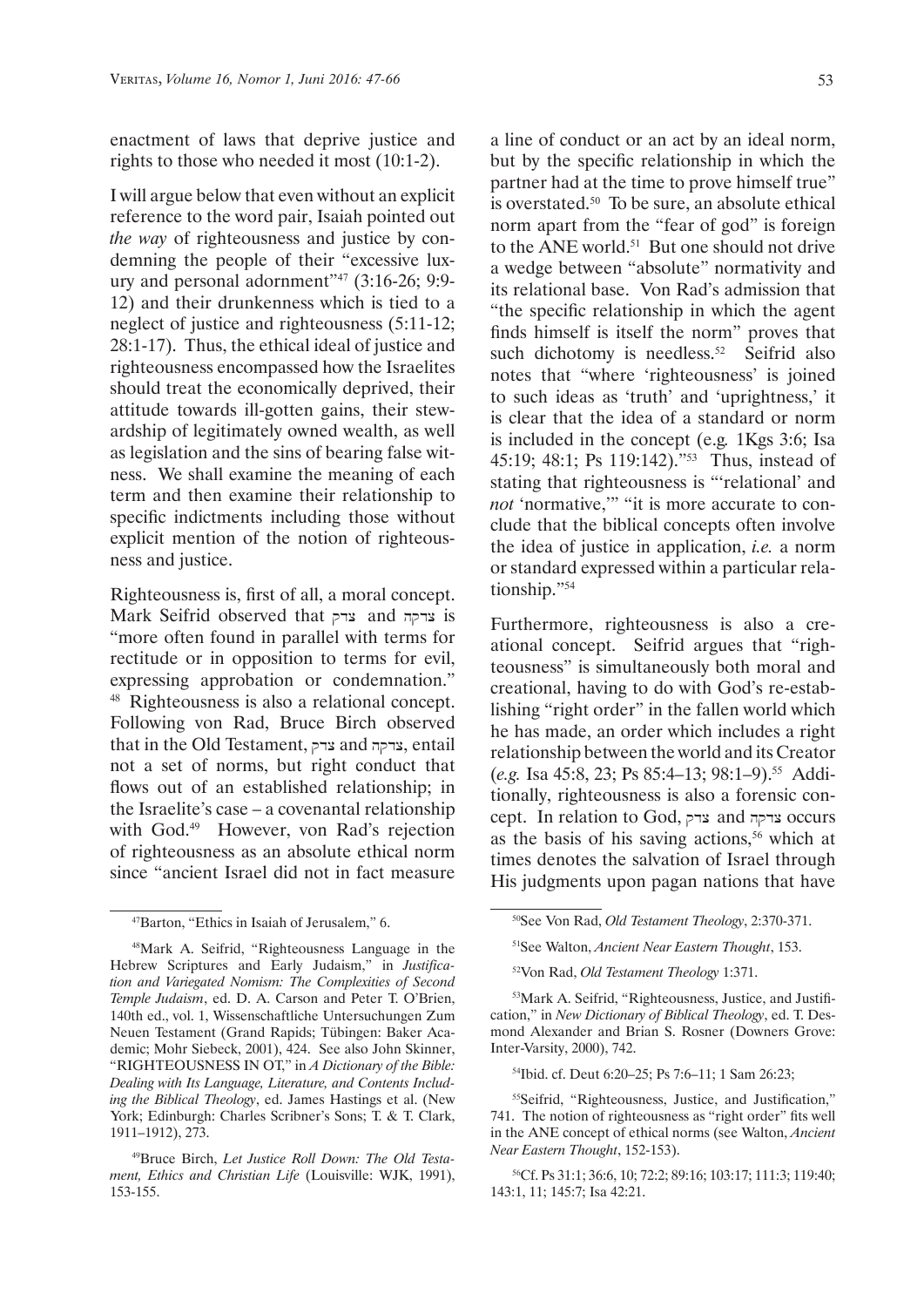oppressed Israel. Both salvation and judgment rests upon the basis that YHWH is the judge pronouncing judgment or vindication. God's righteousness often appears in a forensic context in which He acts as the judge to restore order in the society (Ps 9:4,8; 50:6; 96:13; 99:4) and to defend those who are wrongly treated or afflicted (Ps 103:6). More importantly, the concept of righteousness in the OT is closely tied to the character of God.<sup>57</sup> Skinner asserts that "in the OT righteousness is never predicated of any other deity than J [YHWH], the God of Israel. It appears to be regarded not as a natural attribute inseparable from the very notion of Godhead, but

In short, righteousness is not merely founded upon legal codes, even though the Law does reflect the notion of righteousness. Rather, righteousness is founded upon a relationship with YHWH, encompassing the moral, creational, and forensic aspects. More importantly, righteousness is rooted in the character of God, demonstrated through His acts of law giving, which is to create a society that exhibits right relations and order.

as one which J alone has proved Himself to possess in the positive revelation of Himself

through the history of Israel."<sup>58</sup>

jPvm is most commonly rendered as justice or judgment, dealing with "judicial activity at every level."59 However, Birch rightly pointed out that the meaning and application of the word transcends the judicial level and has "a broader meaning dealing with the rights due to every individual in the community, and the upholding of those rights."60 Weinfeld argues that to the prophets, doing משפט refers to "actions of social injustice."<sup>61</sup>

Therefore, righteousness and justice can be seen as closely related concepts. Weinfeld concludes that the two words are "bound up with actions on behalf of the poor and the oppressed."62 The basis for such concerns for the poor and oppressed in Israel is founded upon the notion that every Israelite belongs YHWH.63 As such, every Israelite is endowed with equal dignity and equal rights as citizens of God's kingdom. In Isaiah, YHWH addresses the oppressed and the poor as you "my people" (Isa 3:15, 10:2). Isaiah made it clear that injustice was condemned not so much for the sake of injustice itself but because injustice was done towards the poor who are God's ! Thus, justice and righteousness has an ontological base – the identity and character of the nation of Israel as God's people. Therefore, righteousness and justice is the upholding of social justice. Social justice must be maintained based upon the equal rights and dignity endowed by YHWH to every individual within the society. Isaiah's use of righteousness and justice fits well with this understanding of social justice.

Wright pointed out that Israel's responsibility to uphold social justice explicitly stems from YHWH's act of righteousness in redeeming Israel from the oppressive hands of Egypt.<sup>64</sup> Israel's foundation for social life must be grounded upon righteousness and justice. Hanson, following Fensham-Weinfeld-Patterson's study on the concept of social justice among Israel's neighbours in the Ancient Near East, observed the distinctive character of social justice in Israel as compared to her neighbors. For one, the idea of social justice in Mesopotamia, Egypt, and Canaan was grounded in a societal structure borne out of myths and royal ideology, while that of Israel

<sup>57</sup>Similarly, Walton maintains that Israel developed their theology of morality by means of the "instigation of guilt" through the Torah and "the mandate to imitate God, thus relocating the foundation of ethical responsibility (in the character of God) and thereby fostering a sense of abstract right and wrong. . . . The high ideal of imitating the deity did not exist in any other ancient Near Eastern culture" (Walton, *Ancient Near Eastern Thought*, 154-55).

<sup>58</sup>Skinner, "RIGHTEOUSNESS IN OT," 278–279.

<sup>59</sup>Birch, *Let Justice Roll Down*, 155.

<sup>60</sup>Ibid. cf. Weinfeld, *Social Justice*, 35.

<sup>61</sup>Weinfeld, *Social Justice*, 35.

<sup>62</sup>Ibid., 25-44.

<sup>63&</sup>quot;If you lend money to any of *my people* (עמָי) with you *who is poor*, you shall not be like a moneylender to him, and you shall not exact interest from him" (Ex 22:25).

<sup>64</sup>Wright, *Living as the People of God*, 141-2.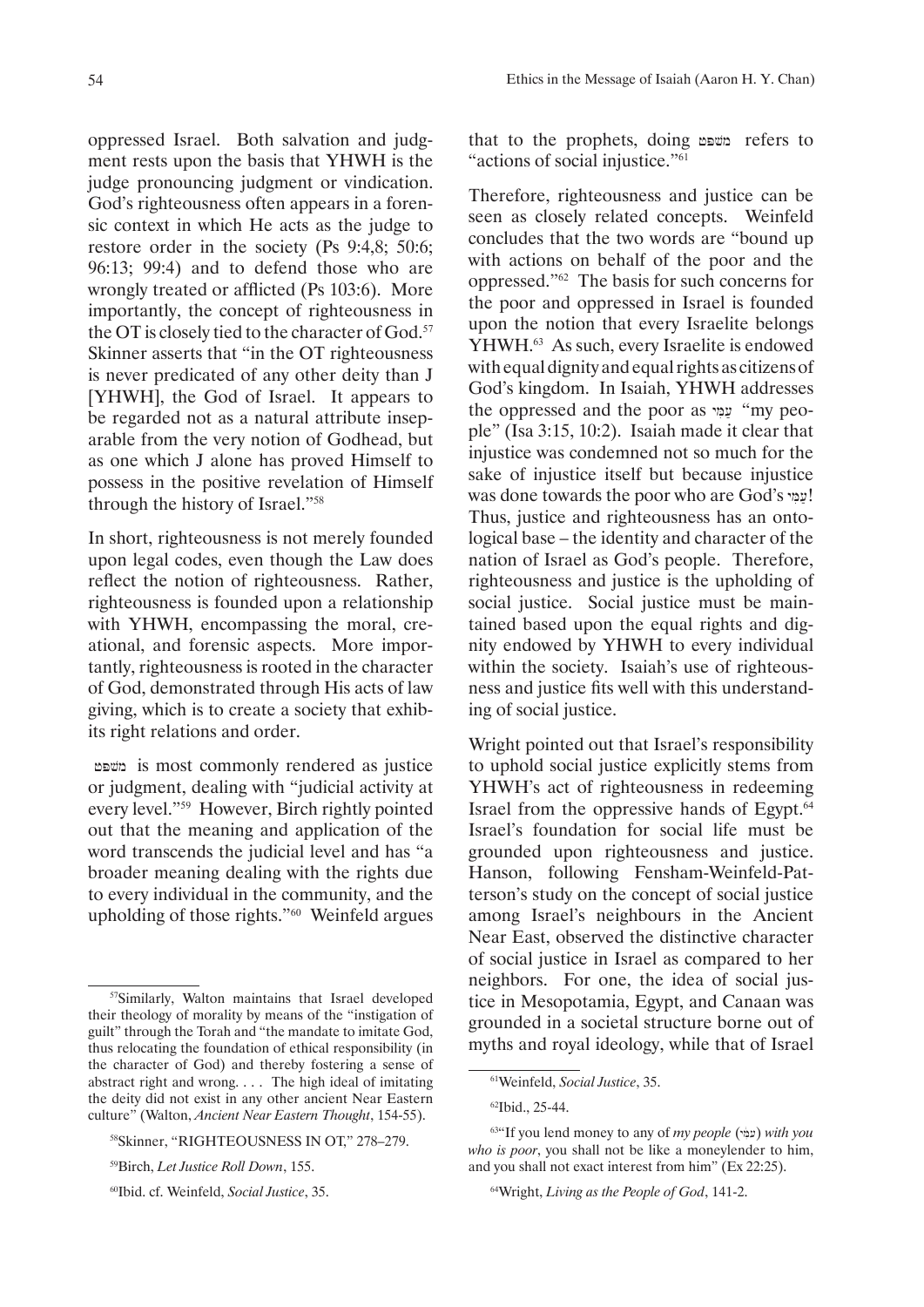was grounded on a societal structure built on "epic and covenant."65 Hanson stated that as it regards Israel's neighbors, their social institution is built upon myth that carries the close interplay between order and chaos of which the king was deemed as the "bulwark against chaos." Therefore, for Israel's neighbors, the need to maintain the hierarchical social structure through social justice is viewed purely as a way to secure the authority of the king's rule over his people. Inevitably, social justice is presented and maintained with the pragmatic goal of maximizing the king's authority so as to guarantee social order, peace, and prosperity. On the contrary, the Bible pictures Israel as a people founded upon the saving acts of a compassionate God, delivering them from the social political oppression of Egypt. Therefore, righteousness and justice must be maintained in Israel not as it pertains to a pragmatic promoter of economic prosperity, social peace, or royal authority, but as a response to imitate the character and works of the God who has delivered them out of Egypt—the God who has declared himself as righteous and just (Deut 32:4; Ps 89:14). In Wright's words, "having been put 'right,' so to speak, they [Israel] were to maintain righteousness. . . . Having experienced justice, they were to do 'justice.'"66 Thus, justice and righteousness must run through their veins and expressed in their social relationships as expressed in the areas of their stewardship of wealth, their attitude toward ill-gotten gains, their honesty towards other's reputation, and their treatment of the economically deprived.

However, Israel had violated YHWH's demands for righteousness and justice within their social relationships. From Isaiah's standpoint, social injustice is both a sin of commission and omission. On the one hand, Israel was guilty in their flagrant oppression of the poor and needy, as shown in their treatment of the widows and the poor (1:21-23), their greedy appropriation of land belonging to the poor (5:8-10), and their plunder of the poor (3:14). Furthermore, they were guilty of theft and bribery (1:23) as well as malice and slander (32:7). On the other hand, Israel was also condemned for their neglect in maintaining social justice, as shown in their neglect of the needs of the hungry and thirsty (32:6). This neglect was clearly "typified" by their drunkenness and luxurious lifestyle.<sup>67</sup>

Here, Davies is doubtful that Isaiah was appealing to legal provisions in these text. He pointed out that there were neither sobriety laws nor specific laws against accumulation of wealth and luxury in Israel nor were there any specific laws against the accumulation of the land.68 In response to those who sees a connection between the rebellious son in Isaiah 1:2-3 and Deuteronomy 21:18-21, Davies asserts that the punishments for gluttony and drunkenness in Deuteronomy 21:18-21 is "for selfishness and greed, or for anti-social drinking habits" rather than for the stubbornness and rebelliousness of a son.<sup>69</sup> Davies's suggestion here aims to sever any association of a stubborn (ררוס) and rebellious (הרומ) son from drunkenness and gluttony as portrayed by the law in Deuteronomy 21:18-21. This would then throw into question any correspondence between Isaiah's indictment and the legal codes. Opposed to such semantic view of legal statutes, $70$  Burnside argues that gluttony and drunkenness in Deuteronomy 21:18-21 is a "typification" of a stubborn (ררוס (and rebellious (הרומ(.71 Accordingly, the seriousness of a son's stubbornness and rebelliousness, typified by a lifestyle of drunkenness and gluttony, is to be viewed in context of the covenant. Within Deuteronomy's covenantal framework, parental instructions were to be seen in close relations to the teaching of YHWH's character and commands (Deut

69Ibid., 60.

<sup>65</sup>Leclerc, *Yahweh is Exalted*, 35-36.

<sup>66</sup>Ibid.

<sup>67</sup>See Burnside's explanation of "typification of action" in *Signs of Sin*, 19.

<sup>68</sup>Davies, *Prophecy and Ethics*, 26-27.

<sup>70</sup>Davies asserts that "there is no *linguistic* similarity" between Deuteronomy 21:18-21 and the theme of rebellious and stubborn son in Isaiah 1:2-3 (see Davies, *Prophecy and Ethics*, 60).

<sup>71</sup>Burnside, *Signs of Sin*, 47-55.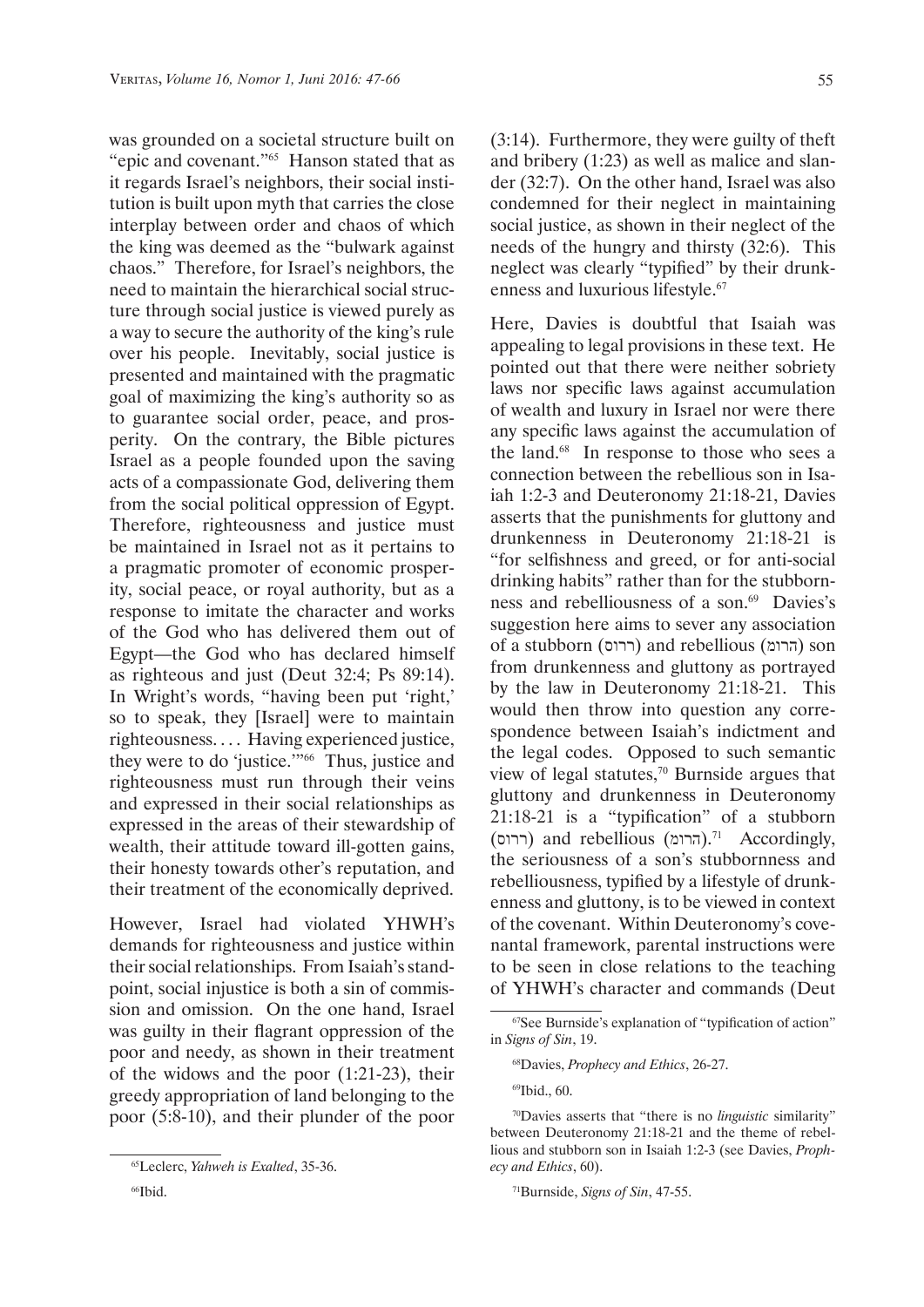(ררוס (refusal to listen to "parental instruction in regard to YHWH's commands" has "overtones of apostasy."<sup>72</sup>

In Isaiah 5:11-12, when Isaiah condemned the Israelites for their drunkenness and opulence, it was explicitly in context of their negligence to the "deeds (פֿעל) of the LORD" and "the work of His hands." On the one hand, their indulgences had affected their dullness in spiritual perception. As a result, they fail to recognize God's work of "on-hastening judgment" upon them.<sup>73</sup> On the other hand, this dullness to the "deeds of the LORD" is also a failure to recognize the Lord's way of justice, which He had commanded them to follow.<sup>74</sup>

Woe to those who rise early in the morning that they may pursue strong drink, who stay up late in the evening that wine may inflame them! Their banquets are accompanied by lyre and harp, by tambourine and flute, and by wine; *But, they do not pay attention to the deeds of the LORD, Nor do they consider the work of His hands* (Isa 5:11-12, ESV; italics mine).

The connection between drunkenness and justice is made explicit in Isaiah 28:7, for the Israelites "are confused by wine, they stagger from strong drink; they reel while having visions, they totter when rendering judgments (פְּלִילִיה)! Isa 28:7). Isaiah's indictments then echo the paradigm case of a rebellious and stubborn son typified by drunkenness and gluttony. Even without an explicit reference to the law, the indulgences of God's people were cast as rebellion against YHWH by violating his demand for righteousness and justice. Isaiah's indictment against the Israelites was not a novel invention, albeit it was a fresh application. He called for radical reform in order that the Israelites might return to their true responsibility as God's chosen people—a

responsibility of maintaining social justice in light of their covenantal relationship with YHWH.<sup>75</sup>

Not only did Isaiah point out Israel's failure to uphold social justice, he highlights the fact that only YHWH himself will be able to establish the ideals of righteousness and justice (5:16; 26:9; 33:5) in their midst. It is important to note that Isaiah's call for reform is not so much a call to social action on Israel's part but a call to return to YHWH, their God, who is the source of righteousness and justice. Only if a turning to YHWH happens can a right kind of lifestyle and social ethics follow.

## *Syncretism, Idolatry, and Pride*

Come, house of Jacob, and let us walk in the light of the LORD. For You have abandoned Your people, the house of Jacob, because they are full from the east, and *they are* soothsayers like the Philistines, and they strike *bargains* with the children of foreigners. Their land has also been filled with silver and gold and there is no end to their treasures; their land has also been filled with horses and there is no end to their chariots. Their land has also been filled with idols; they worship the work of their hands, that which their fingers have made. So the *common* man has been humbled and the man *of importance* has been abased, but do not forgive them. Enter the rock and hide in the dust from the terror of the LORD and from the splendor of His majesty. The proud look of man will be abased and the loftiness of man will be humbled, and the LORD alone will be exalted in that day (Isa 2:5-11).

These few verses introduce the next major portion of Isaiah's indictment against the Israelites—their failure in the religious sphere. In chapter one, Isaiah briefly, but explicitly high-

<sup>72</sup>Ibid., 51.

<sup>73</sup>Edward Young, *The Book of Isaiah, Chapters 1–18*  (Grand Rapids: Eerdmans, 1965), 1:210.

<sup>&</sup>lt;sup>74</sup>In Deuteronomy 32:4, YHWH's perfect deed (לַעֵּל) is juxtaposed with his way of justice (מָשָׁפָּט).

<sup>75</sup>Leclerc pointed out that with the rise of the monarchy, the centralization of power and stratification of the society into classes, the prophet's role was to call Israel back to the theocentric, covenantal, and egalitarian society, where equity and justice was maintained (see Leclerc, *Yahweh is Exalted*, 36).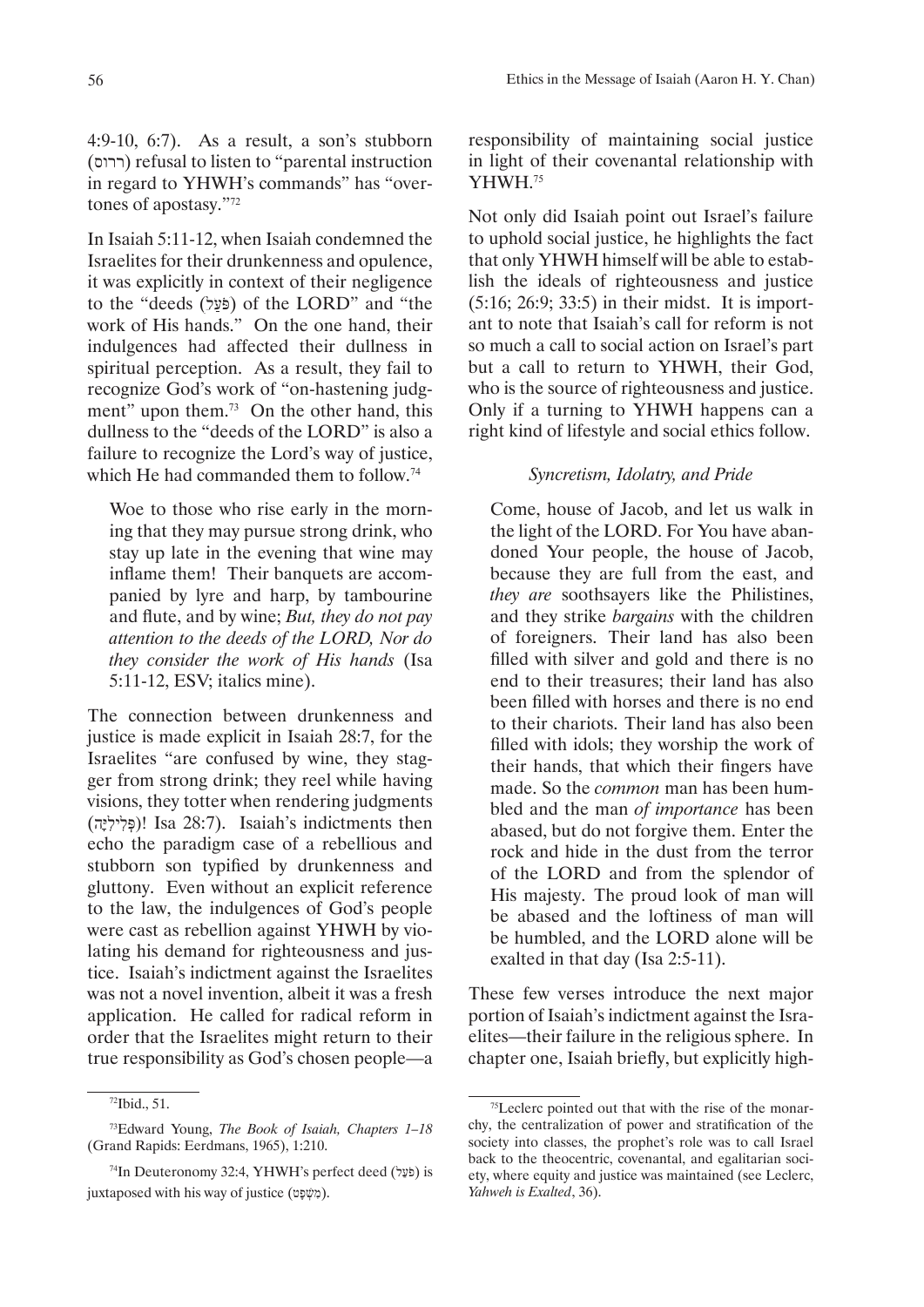lighted YHWH's rejection of Israelite cultic practices. As mentioned previously, this rejection was rooted in their failure in upholding righteousness and justice. The focus shifts next to Isaiah's charge against their syncretistic practices within the religious realm.<sup>76</sup>

Isaiah's charge begins with an exhortation to *walk in the light of the LORD* followed by a clear description of how Israel had deviated from that pathway of light. God's people was "full from the East" and practicing divination like the Philistines. The phrase  $q$ Wal.m\ is difficult to translate. However, if it is understood to be parallel to the following stich, then it is likely to have a synonym for the word ענן (divination) or at least a similarly intended meaning.77 Thus, the Israelites were indicted for importing what the Law strictly forbade (cf. Lev 19:26; Deut 18:9-14)—divination, from the East (Babylon and Assyria) and from the Philistines. Even though God's people maintained their YHWH-oriented religious practices, they continued to introduce syncretistic practices into their worship. From a subtle assimilation of divination into daily lives, Israelite apostasy became full blown when they began bowing their knees to idols. It was against such idolatrous practices that God vehemently leveled his charges via sarcasm through the prophet Isaiah (Isa 10:10-11; 17:7-11).

It is interesting to note how Isaiah views the concept of idolatry. The passage in Isaiah 2:6-18 moves from Israel's pagan practices to their idolatry and to the denunciation of the pride of man. It is this movement towards the pride of man that reveals to us that which Isaiah considered to be the source of all pagan practices and idolatry.

Isaiah laid down his charges plainly. It was not merely the worship of idols that was abhorrent, but the worship of "the works of their hands, that which their fingers have made." Oswalt observes that nowhere else in Scriptures is the foolishness of idolatry so emphasized as that displayed within the book of Isaiah.78 Idolatry is man bowing down to the work of his own hands. Instead of bowing down to YHWH, who alone is the exalted One and the Sovereign LORD of the world, the Israelites bowed down to the work of their own hands. These actions were portrayed in sharp contrast to true worship that exalts the YHWH alone (v. 11). Barton pointed out that the pride of man is inextricably bound to idolatry because of man's refusal to submit to the natural order of God's creation. He saw the Lord's place in the world and everything else beneath Him as the natural order of creation. Thus, pride and idolatry is closely related together since man refused to submit to this natural created order and instead, worshiped a counterfeit order that he establishes for himself.79 Therefore, self-assertion is the hallmark of pride and arrogance.

However, this study seeks to defer from Barton's point that natural law serves as the basis of Isaiah's ethical indictment; the indictment goes much further. It must be clarified that idolatry was not detestable simply because the Israelites disregarded the "proper order of the world".<sup>80</sup> The problem is unlike a child messing up his room right after his mother had put things in order. The mother then becomes infuriated over the child's unruly behavior of messing up. In contrast, idolatry is detestable to YHWH, not so much because it upsets the natural order that He has set in place, but because He has demonstrated Himself as the Sovereign over all in His deliverance of Israel from Egypt and the establishment of their

<sup>76</sup>It is important to note that Israel's syncretistic practices went beyond their religious practices into both political and social spheres. The religious sphere, however, will be the one we will focus our attention on.

<sup>77</sup>Some translators thought that miqsām, "divinations," has dropped out due to haplography, since it is similar to miqqeḏem, "from the east the word" (see Oswalt, *The Book of Isaiah*, 122).

<sup>78</sup>Oswalt, *Isaiah*, 34.

<sup>79</sup>Barton, "Ethics in Isaiah of Jerusalem," 8-9. Also, Isaiah frequently juxtaposes the pride and arrogance of man with the definite exaltation of the LORD. Cf. 2:6-17. This elucidates that the pride of man is the antithesis of YHWH exaltation.

<sup>80</sup>Ibid., 11.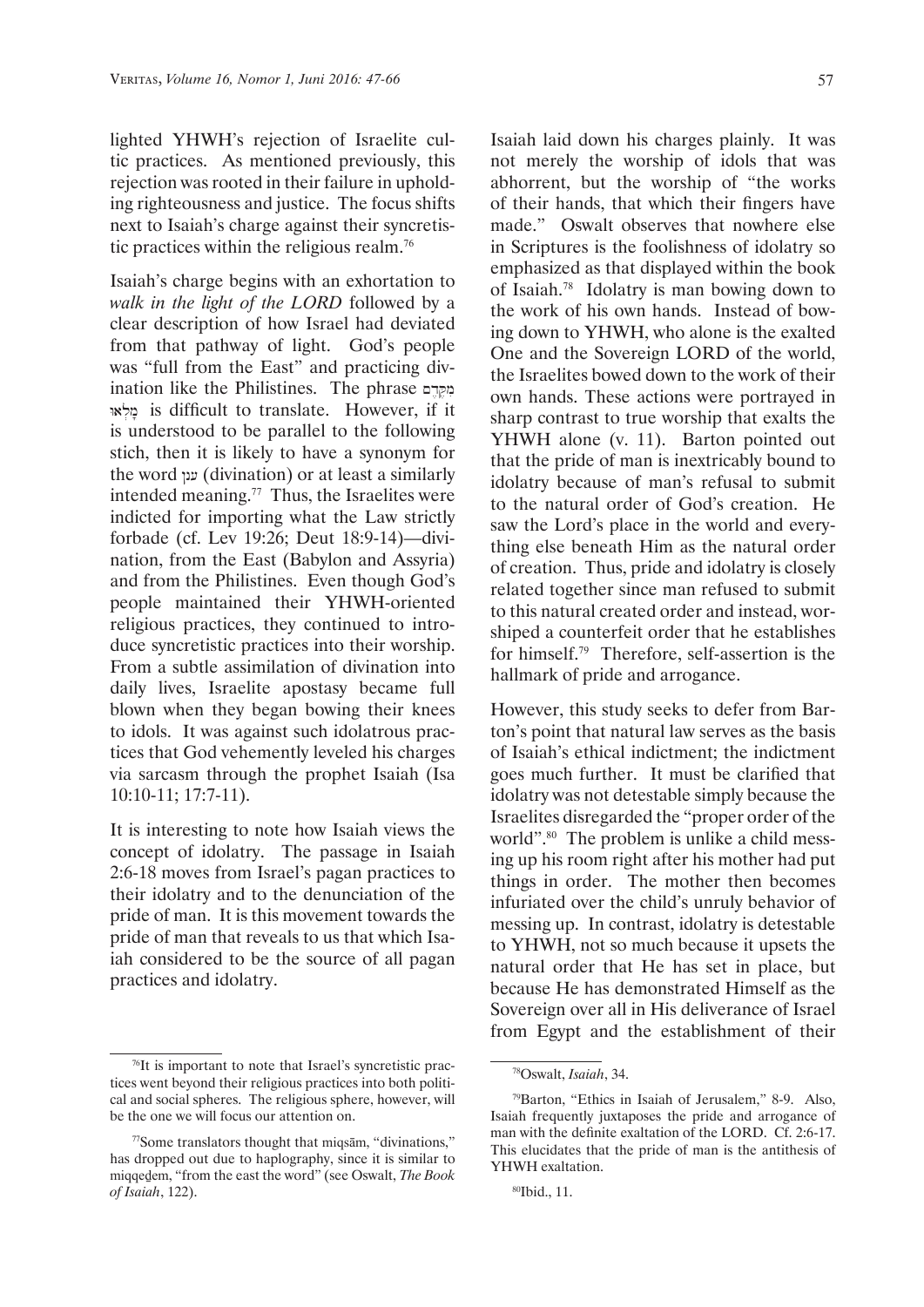entire nation in the land of Canaan.<sup>81</sup> Idolatry is abhorrent in God's eyes because the Israelites had rebelled against the One who has nurtured them. They have failed to recognize their Sovereign (Isa 1:4-5). A proper understanding of idolatry must be highlighted within the context of a proper understanding of covenant relationships, which YHWH established with Israel (Isa 17:10). It is through just such a covenantal relationship—a relationship which Israel had proven time after time that she does not deserve and one which YHWH established out of his  $m$ –that there is true understanding of the perversity and absurdity of Israelite idolatry.

Pride, then, is more than an attitude of arrogance and conceit. It is ultimately a show of contempt against YHWH and a rejection of His rightful place in the lives of the Israelites. Isaiah spared no effort to accuse them of such contempt. In their pride, the Israelites blasphemed against YHWH and rebelled against His Sovereign presence (Isa 3:8). In their pride, their daughters held their heads up high, adamantly trusting in their own security and luxury (Isa 3:16-26). In their pride, they rejected the chastisement of God and refused to turn back to Him (Isa 9:8-13). Isaiah leaves no doubt that such pride and arrogance would incur the judgment of God, which brings about a reversal of situation. Instead of reveling in their luxuries and adornments, God will extend to them both shame and poverty (Isa 3:24-26).

### *Empty Trust and Futile Alliance*

Isaiah's most vivid elucidation of Israelite pride and arrogance comes in terms of their foreign policies. Until 750 B.C., both the northern and southern kingdoms had enjoyed a time of unparalleled peace and prosperity since the time of Solomon's reign. Complacency was in the air, thick with presumptions that YHWH was blessing both kingdoms.<sup>82</sup> However, when Tiglath-pileser III came into the scene in 745 B.C, the Assyrian empire expanded under his leadership and dashed the complacencies of both Northern and Southern kingdom. It was against this backdrop of the immense pressure of the Assyrians and the strong threat they posed to God's peoples survival in which their sins became most clearly exposed.

After Isaiah had declared that YHWH will bring down the lofty pride of man as shown in their idolatry and self-assertion, Isaiah moves on to give a clearer description of how pride is shown in both of the kingdom's political relationships. Their pride became crystallized in terms of their trust in human schemes and blatant refusal to trust in God. Oswalt righty observed that chapters 7-39 revolve around the theme of trust.<sup>83</sup> This theme is developed by contrasting Judah's empty trust in every other available entity other with the notion that YHWH alone is worthy of their trust.

First, they had trusted in human leadership and the glory of man. For that, YHWH would remove competent leaders and allow societal structure to breakdown into disorder (3:1- 5). There would be a day when God's people would desperately search for a leader but none will be found (3:6-7). Furthermore, Isaiah highlights their foolishness in trusting human rulers. The very leaders whom they trust are those who were leading them astray (3:12). These were mere "children" and "capricious" rulers  $(3:4, 5, 12).$ <sup>84</sup> Yet, Judah continued to look to them for leadership. The theme of Judah's empty trust in human leadership continued its echo in Isaiah's continuing negative portrayal of the leaders. Their leaders are those who have become oppressors (3:13-15). They are those who have enacted evil laws to

 $81$ S evidenced by the formulaic use of  $\mu$  with "יהוה yg\a] yK." as the purpose of deliverance in the book of Exodus (see Douglas K. Stuart, *Exodus*, The New American Commentary [Nashville: Broadman & Holman, 2006], 2:36-37).

<sup>82</sup>See Isa 32:1-20. Such complacent attitude also drew fire from Amos' message (cf. Am 5:18-20).

<sup>83</sup>Oswalt, *Isaiah*, 56 and 193.

 $84$ The words  $29$ נערים and sin dree can be rendered as "lad" and "children" respectively. The sense here is figurative rather than literal and it denotes the incompetence of Israel's leadership (cf. ibid., 138).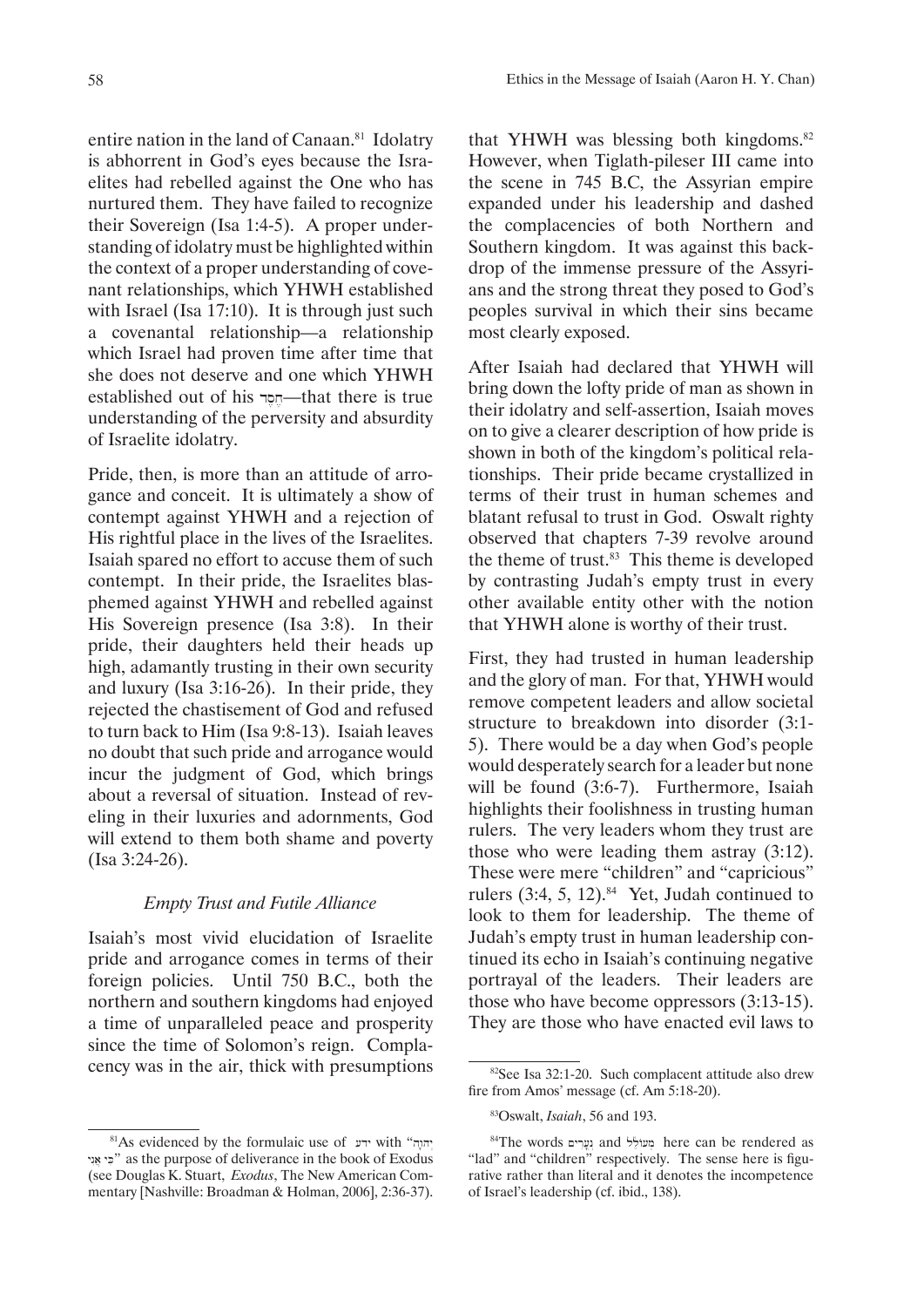oppress the poor and needy (10:1-2). They were proud drunkards whose souls were so heavily invested in wine, that they were unable to make sound judgments (28:1-13). The only people whom they were capable of instructing were babes (28:9). Therefore, with lucid sarcasm, Isaiah pointed out the senselessness of trusting in-house oppressors to deliver the Israelites from foreign oppressors. This is like calling upon wolves to deliver the sheep. However, God's people refused to listen. Though YHWH had sent His judgment upon His people, they refused to turn back to Him. Instead, they continue to follow blindly the guidance of leaders who were leading them astray (9:14-16). For that, God again promised that He would remove these leaders from their midst, so that the futility of their trust in human leadership would be exposed.

Secondly, not only did Isaiah accuse the people for trusting in human leadership, he further indicted them of trusting in foreign leadership and foreign powers. This comes in terms of seeking of foreign counsels and the forming of alliances unsanctioned by God.

When Ahaz, Judah's ruler, came face to face with the threat of a combined invasion of Syria and the Northern Kingdom, he was faced with an opportunity to trust God for deliverance (Isa 7:1-16). However, he did not. Instead, he turned to Assyria for help (2Kgs 16:7-9). Therefore, Isaiah declared that the Assyrians would not be Judah's aid but rather their worst enemy (8:7-8). God would turn their dependence into their oppression by the very hand of those in whom they placed their trust (10:6).

As the threat of Assyrian power grew, Judah in the south began to shift her dependence unto Egypt. $85$  The southern kingdom, again, instead of looking to YHWH, turned to foreign powers for help and advice (chapters 30-31). Isaiah not only denounced their attempt to seek advice from the Egyptians, but also pointed out the foolishness and futility of such consultations.

The princes of Zoan are mere fools; the advice of Pharaoh's wisest advisers has become stupid. How can you *men* say to Pharaoh, "I am a son of the wise, a son of ancient kings?" Well then, where are your wise men? Please let them tell you, and let them understand what the LORD of hosts has purposed against Egypt. The princes of Zoan have acted foolishly; the princes of Memphis are deluded; *those who are* the cornerstone of her tribes have led Egypt astray. The LORD has mixed within her a spirit of distortion; they have led Egypt astray in all that it does, as a drunken man staggers in his vomit. There will be no work for Egypt which *its* head or tail, *its* palm branch or bulrush, may do (Isa 19:11-15).

The Egyptian advisers, reputed for their wisdom,86 were denounced as mere fools. Since the Egyptians could not discern YHWH's purpose for Egypt, they would lead Egypt astray. In this short passage, YHWH's wisdom and sovereign control over all the earth stands in sharp contrast to the limited wisdom of the Egyptian leadership. Since the Egyptian leadership would not be able to secure and guide their own country, how then could they provide security and guidance for the Israelites? Thus, Isaiah undermined Egypt in order to emphasize the folly of God's people for trusting in her counsel.

Not only did Judah go after the counsel of foreigners, Isaiah continues to denounce their desire to form alliances with foreign nations in order to find some sort of security against Assyria. With biting words, Isaiah denounces their constant desire to form alliance with Egypt as an act of rebellion against YHWH:

"Woe to the rebellious children," declares the LORD, "Who execute a plan, but not Mine, and make an alliance, but not of My Spirit, in order to add sin to sin; who proceeded down to Egypt without consulting Me, to take refuge in the safety of Pharaoh and to seek shelter in the shadow of Egypt!" Therefore the safety of Pharaoh

<sup>85</sup>Ibid., 8-9.

<sup>86</sup>Isaiah 30:1, "adding sin to sin" (see also ibid., 370).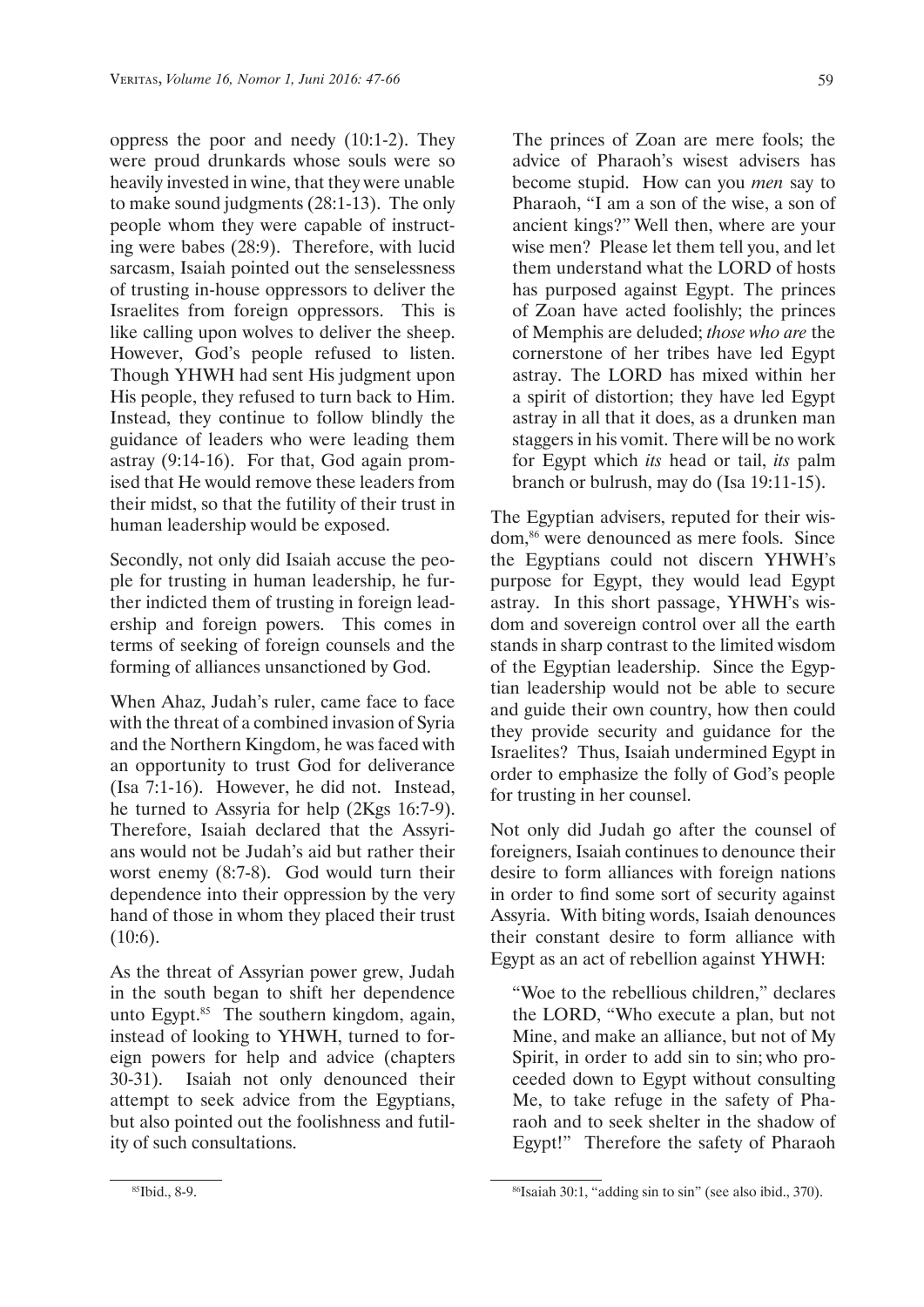will be your shame and the shelter in the shadow of Egypt, your humiliation. "For their princes are at Zoan and their ambassadors arrive at Hanes. "Everyone will be ashamed because of a people who cannot profit them, *who are* not for help or profit, but for shame and also for reproach. "The oracle concerning the beasts of the Negev. Through a land of distress and anguish, from where *come* lioness and lion, viper and flying serpent, they carry their riches on the backs of young donkeys and their treasures on camels' humps, To a people who cannot profit *them*; Even Egypt, whose help is vain and empty. Therefore, I have called her 'Rahab who has been exterminated"" (Isa 30:1-7).

From this passage, it is clear that Isaiah saw the act of seeking an alliance as sin. Their alliance with Egypt was the ultimate assertion of autonomy from God. Not only did Judah not consult God, they willfully delighted in finding security in the arms of Egypt and in the safety of her leaders. Thus, they were adding sin upon sin.<sup>87</sup> The imagery portrayed by Isaiah here is the picture of obstinate children, bent on doing their own will, set on disregarding YHWH. Moreover, the act of making an alliance implied a lack of trust in YHWH who has constantly revealed himself as one worthy of trust. Instead of trusting in YHWH, the Israelites were determined to go after "a people who cannot profit them" (vv.  $5$  and  $6$ ).<sup>88</sup> It is important to note that in Isaiah's message, there is the frequent juxtaposing of the human and political failure with the righteous reign of YHWH and His ability to deliver.<sup>89</sup> Chapters 2–12 juxtapose numerous themes that illustrate the tension between the ideals of the kingdom of God and human kingdoms with ravenous appetite for power. This sets YHWH's divine sovereignty and ability in contrast with human leadership and their inadequacies. It further highlights the foolishness of reliance in man and things, rather than on God alone. Israel's reliance on anything or anybody, rather than on God alone, provoked His ire against them (Isa 31:1-3).

Some scholars have struggled to make sense of how Isaiah's wisdom language fits into his ethical framework. They perceived that Isaiah was heavily influenced by some kind of wisdom tradition.<sup>90</sup> From that supposition, they posit various theories about the function of wisdom language and even about Isaiah's occupation before his call to prophetic ministry. However, furnished by an understanding of the theme of trust which forms that backdrop to Isaiah's wisdom language, it seems that Isaiah's aim was to demonstrate the folly of trusting in human powers.

Earlier, it was mentioned that Judah's foreign policy was the outworking of their pride and contempt against YHWH. Yet, it is interesting to note that Isaiah not only laid his charge against pride manifested among the commoners, as shown in their dependence and trust in human leaders and the worship of idols, but he was equally vehement in accusing those in power for their pride and contempt against YHWH. It can be safely deduced that foreign policies and decisions toward alliance rest largely on the prerogative of Israelite leaders.91 Yet, Isaiah did not explicitly pronounce that the responsibility falls on the leaders alone. On the contrary, he pronounced that the entire people have rejected YHWH and refused to depend upon Him (8:5-8). Isaiah is clear to his point, the people, comprising of both leaders and commoners, had acted in solidarity against YHWH.

In addition, both leaders and commoners fell into the trap of "practical humanism." They were more eager to depend on the works of their hands, the weapons and the strength of the walls to maintain their survival than they were willing to depend upon YHWH (22:8-19). In short, the Israelite's fidelity to

<sup>87</sup>See Motyer, *The Prophecy of Isaiah*, 245.

<sup>88</sup>The repetition of the clause ʿal-ʿam lōʾ-yôʿîlû heightens the folly of trusting in foreign powers.

<sup>89</sup>See Smith, *Isaiah*, 123.

<sup>90</sup> Davies, *Prophecy and Ethics*, 29-35.

<sup>&</sup>lt;sup>91</sup>This can be seen from Isaiah's specific accusation laid against both Ahaz (7:3-9) and Shebna (22:15-19).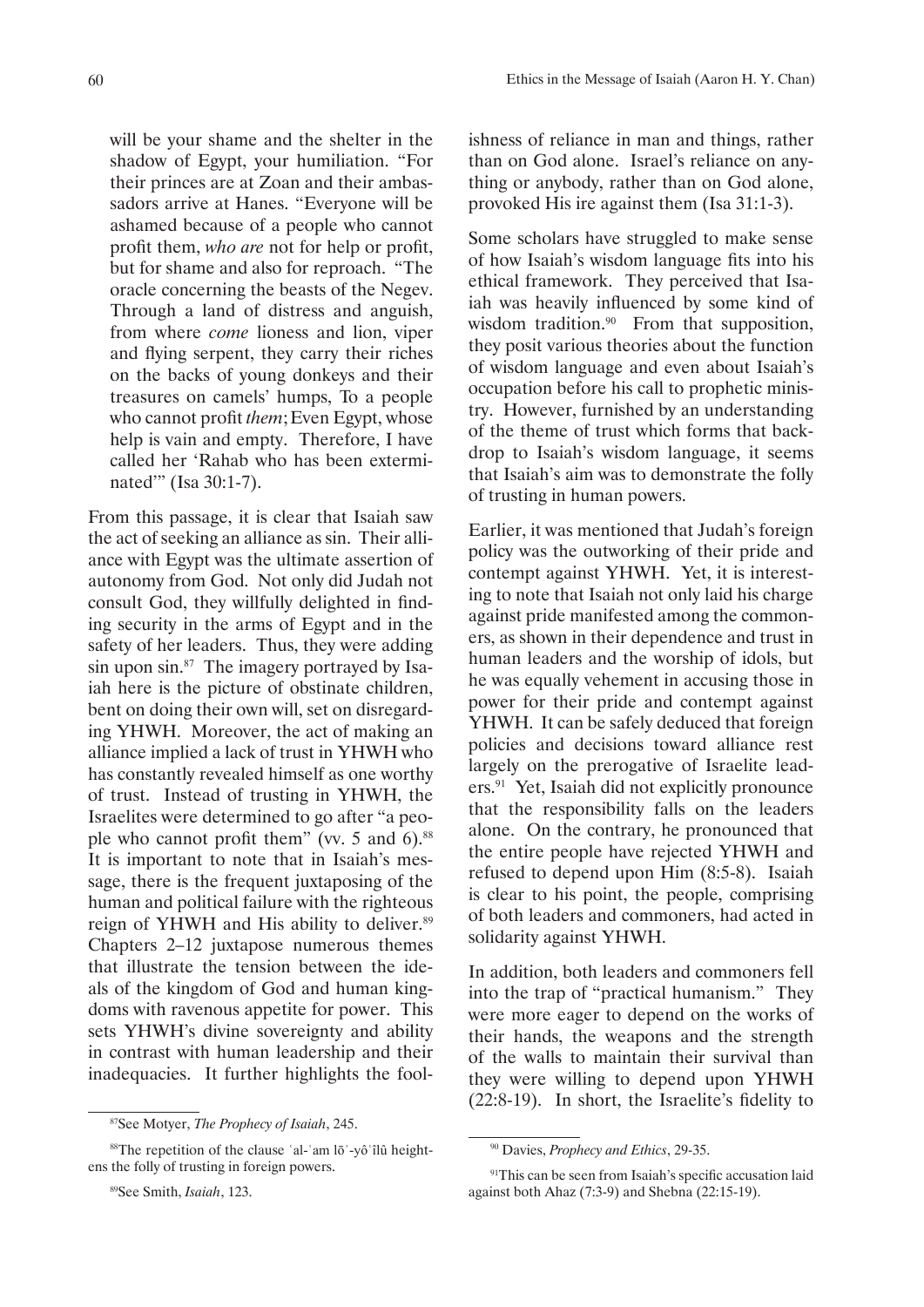every and other entity rather than YHWH is central to Isaiah's indictment against them. This misguided and empty trust of theirs manifests itself politically in ways which they trust in human leadership, foreign alliances or anything man-made (which, interestingly enough, also clearly ties in to the problem of their idolatry). Yet, according to Isaiah, such a futile trust and ensuing rejection of YHWH is clearly a manifestation of their pride and contempt against Him.

#### *Synthesis*

In the social sphere, it can be observed and stated that Isaiah was very much concerned with the "ethical behaviors" evidenced among the people of God. This includes what the Israelites ought to do, and ought not to do, in terms of social justice. In the religious and political spheres, Isaiah shifts gear from their behaviors to their attitudes, from their outward actions to their inclinations of the heart and from their deeds to their allegiances. These come in terms of Isaiah's accusation against Israelite idolatry, their empty trust accompanied by blatant refusal to trust in YHWH. Isaiah describes all these behaviors and attitudes as acts of rebellion against YHWH. Furthermore, Isaiah does not separate social ethics from the religious or the political. He perceives that these three areas were integral to Israel's ethical ideal. By stating that Isaiah assumes that the Israelites knew what was expected of them immediately opens up the arena of debate on the dating and function of Isaiah the prophet. Is Isaiah taking the role of an inventor of ethical monotheism or the role as a covenant reformer? It is beyond the scope of this article to deal with such pressing issues. However, it should be stated that, from a literary standpoint, Isaiah's message would be senseless if he had not assumed that his audiences were operating on the same ethical plane as himself was doing. $92$  The vast number of passages where this is intimated gives further and ample evidence that Isaiah specifically calls for the people to perform what they ought to do and that they knew what those actions entailed. Yet, this does not mean that Isaiah did not shed new light into their sinful ways of living in bringing these new charges to the people; charges within prophetic formulations which would have caught the people by surprise.

The difficulty now lies in trying to determine the relationship between social justice, idolatry, and the people's empty trust in anything but YHWH within the prophet Isaiah's unfolding ethical framework. It has already been clarified that pride is clearly manifest in the Israelite idolatry and their dependence upon human and foreign leadership as well as political alliances. In a way, Israel's idolatry, their dependence upon human leaders/ alliances and their refusal to rely on YHWH alone, nothing less than a manifestation of "humanistic" pride. Nevertheless, in order to discover Isaiah's ethical basis, we must examine the nature of the relationship between social justice and pride in accord with Isaiah's perspective.

At this juncture, it would be appropriate to mention Barton's research again. Barton suggests that Isaiah's ethical basis was the natural law that envisioned that YHWH should occupy the highest place in creation. He attempts to reconcile both legal and wisdom elements found in Isaiah under the notion of natural law. Correspondingly, pride, then, is the root of all sin.93 Thus, human pride aims to supplant the rightful position of YHWH within the cosmos and to reverse the natural order of the place of divinity. Pride caused the Israelites to turn the rightful worship of the sovereign YHWH into worshiping the work of their hands. Further, pride aimed to reverse the natural order of human society.<sup>94</sup> Thus, pride resulted in the overemphasis of one's importance which manifests itself in concrete behaviors such as the indulgence of

<sup>92</sup>So R. E. Clements argues on the basis that "the prophets clearly expected their hearers to know what they were talking about" (see Clements, *Prophecy and Covenant*, 15).

<sup>93</sup>Barton, *Ethics in Isaiah*, 8.

<sup>&</sup>lt;sup>94</sup>Here, Barton did not describe the nature and origin of such an order.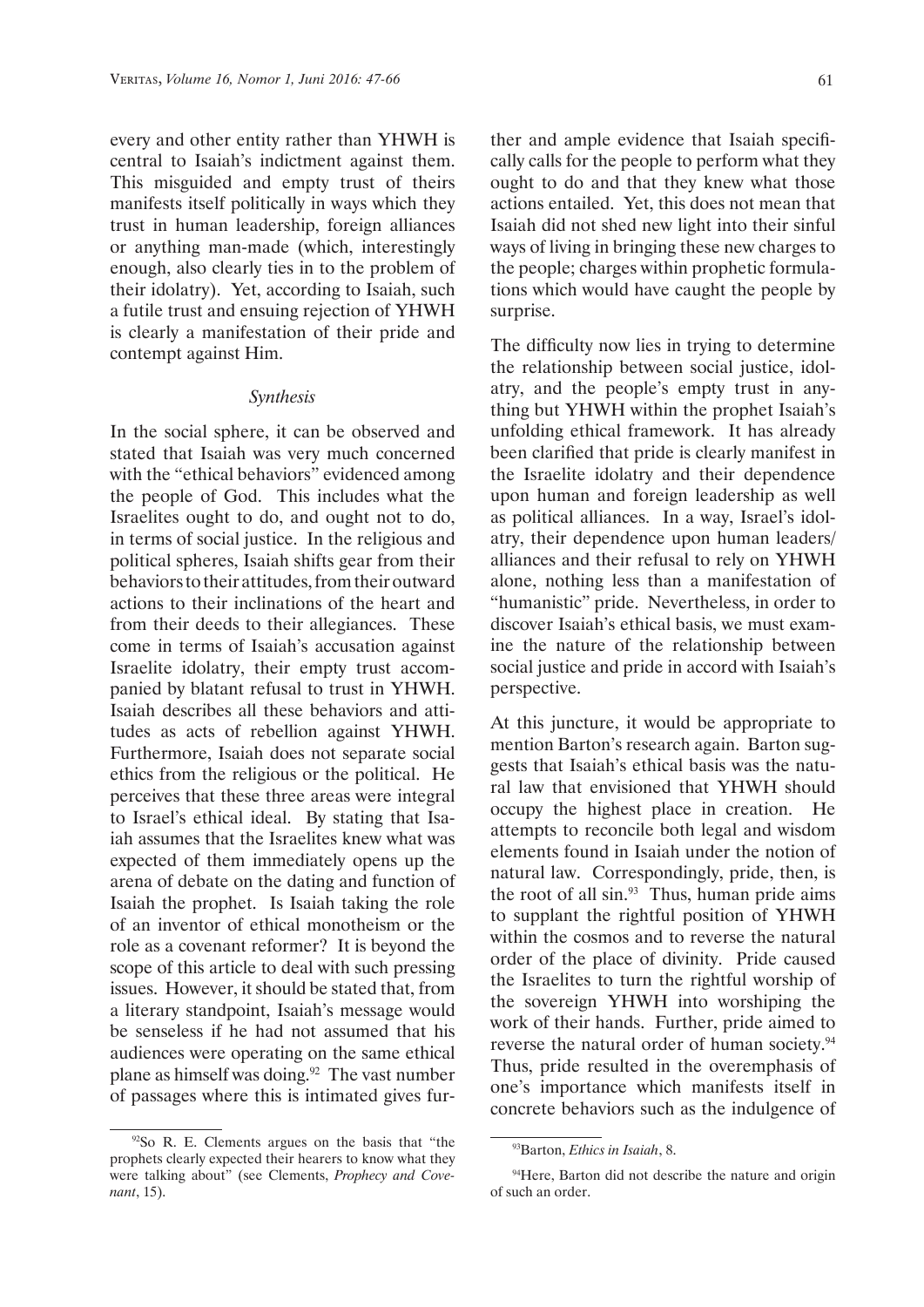luxuries, the accumulation of riches, and the oppression of the poor and widowed.95 Pride also resulted in human folly such that men were deluded to seek their security in people and things apart from YHWH.<sup>96</sup> In short, Barton views every sin, which Isaiah accused the Israelites of committing in the social, political, and religious sphere, is to be subsumed under the broad category of pride. He sees pride as the rejection of the true natural order of things.

Barton's study has certainly shed light and contributed greatly to the discussion of Isaiah's ethics. However, Barton's solution is unsatisfactory. There is little evidence within Isaiah which ties both pride and injustice intimately together. Even if it could be argued that pride is manifested in the indulgence of luxuries which is then related to injustice (Isa 3:16-26), how should one determine the order of priority given to either pride or injustice? How should one determine if pride should be subsumed under injustice or injustice under the rubric of pride?

In contrast, it was demonstrated that the charge of "rebellion against YHWH" is broad enough a heading to encompass what Isaiah considers as demonstrative of Israel's sins in the social, political and religious realms. This can also be viewed in Isaiah use of the words עזָב (rebel or transgress), עזָב (forsake), עזָב  $\,$ and  $\sigma$  or (be rebellious)<sup>99</sup> to depict Israel's rebellion against YHWH as well as Isaiah's attempt to cast the Israelites as a rebellious son as typified by Deuteronomy 21:18-21. In the first few verses of his opening address, Isaiah vividly describes the state of Israel's relationship with YHWH. It was a state of estrangement and rebellion (1:2-3). These statements, regarding Israel's rebellion and rejection of YHWH, rightly then forms the foundation from which Isaiah recognized and

evaluated Israel's social, political and religious life.100 Isaiah's indictments against the Israelites' social, political, and religious life then is the elaboration of what he meant by rebellion against YHWH. This point is significant. Sin was not simply a violation of the natural order of things established by YHWH, as Barton proposed. Rather, it is rebellion against YHWH himself. These two points are similar but are fundamentally and remarkably different in nature. The former assumes that YHWH is outside of the realm of natural law as if the violation of the natural law has little to do with YHWH Himself. The latter statement envisions Israel's sin as fundamentally attacking the YHWH's being and character. From Isaiah's perspective, the Israelites were not guilty of merely violating some laws, as some scholars conclude in the study of Isaiah's tradition.<sup>101</sup> They were guilty of turning against the Sovereign LORD, the God who has called them forth as His holy people and draw them close as children and sons. Such rebellion is against the very person and character of YHWH. For that, YHWH himself will guarantee their judgment which is something clearly envisioned in Isaiah's messages.

Therefore, in this article, it is suggested that fidelity to YHWH (and the attendant notion of rebellion against YHWH) is the ethical basis from which Isaiah operates. Israel was expected to be faithful to YHWH. Their faithfulness must be acted out in upholding social justice as it stems from YHWH's historical

<sup>&</sup>lt;sup>95</sup>Ibid., 9-10.

<sup>&</sup>lt;sup>96</sup>Ibid., 11-12.

<sup>&</sup>lt;sup>97</sup>Cf. Isa 1:2, 28.

<sup>98</sup>Cf. Isa 1:4.

<sup>99</sup>Cf. Isa 1:23; 30:1.

<sup>100</sup>There is a consensus that Isaiah chapter 1 constitutes an introduction of some sort (see Brevard S. Childs, *Isaiah*, 9).

<sup>&</sup>lt;sup>101</sup>These scholars try to make a distinction between casuistic laws and apodictic laws, and attempt to discover some kind of association between the two and Isaiah's message (cf. Anthony Phillips, "Prophecy and Law," in *Israel's Prophetic Tradition: Essays in Honour of Peter Ackroyd*, ed. Richard Loggins, Anthony Phillips, and Michael Knibb [Cambridge: University Press, 1982], 217-232; Gene M. Tucker, "The Law in the Eighth-Century Prophets," in *Canon, Theology, and Old Testament Interpretation*, ed. Gene M. Tucker, David L. Petersen, and Robert. R Wilson [Philadelphia: Fortress 1988], 201-215). Barton would fall into this category as well except that he chose to examine Isaiah's ethical basis and not on Isaiah's source and tradition.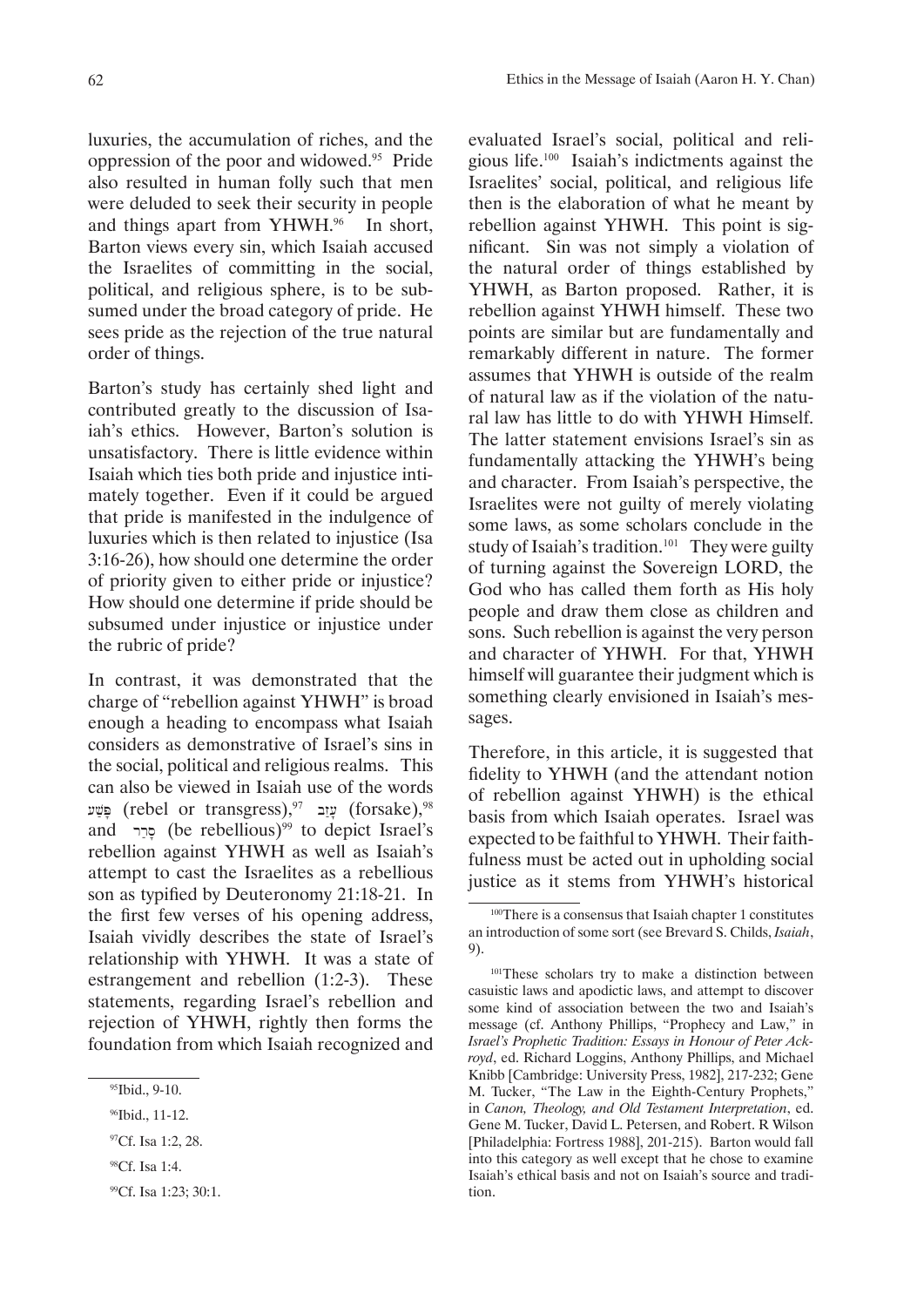act of deliverance of Israel from the oppression of Egypt which was an outworking of His character of compassion and justice. Moreover, Isaiah also lashed out at the Israelites' infidelity through the practice of idolatry. In their idolatry, they have "forgotten the God of your salvation and have not remembered the rock of your refuge" (Isa 17:7-11). Idolatry is thus seen as their prideful disregard for the God who has saved them. Rather, they chose to regard the works of their hands and to consult false gods rather than the true and living YHWH (Isa 8:19). Even when YHWH continues to demonstrate that He alone is sovereign, just, powerful, and faithful, thus worthy of their trust and allegiance, Israel chose not to turn to Him for help but continued to put their trust in human leadership and foreign alliances. This too is an act of rebellion and infidelity against YHWH (Isa 30:1-7). In addition, Isaiah frequently contrasts the sovereignty of YHWH and His righteous character over and against all other created things (idols and humans, etc.). Together with the charge of rebellion, these passages shows that Israel's infidelity was shown in their rejection of YHWH's sovereign and righteous character and their adamant dependence on weak and fallible human powers.

In conclusion then, the ethical basis from which Isaiah launched his indictment upon Israelite is rooted in their necessary fidelity toward YHWH. The fidelity expected of them is inextricably bound to YHWH's revelation of His character and works through history. Israel must work out their fidelity not only in their religious life but also in their social and political life. To Isaiah, the religious, social, and political aspects are inseparable and grounded in the common denominator of the person and works of YHWH. To speak of Isaiah's ethics is to speak of a way of living expected by YHWH incumbent upon all of His people. In the clarification that biblical ethics is a response to YHWH's character and works, Christopher Wright states that "ethics is not an agenda, a means to an end, an inflexible law, self-fulfillment, or any of the other terms that may secondarily describe various

human formulations of it. It is primarily a response to God, who he is and what he has done."102 Only then, we can rightly understand that Isaiah's ethics is an inescapable echo of Leviticus 19:2, "Be holy because I, the LORD your God, am holy."

In short, Isaiah's ethical basis is primarily a theological one. The prophet anchored the social and political dimension of Israel's ethical life in the theological aspect of their relationship with YHWH. Without this theological understanding, the social and political aspects of ethics would make little sense to either Isaiah or to the Israelites.

Theology then, underpins both the legal and wisdom traditions of Isaiah. Even though Barton, this study believes, may have overstated his case, he has rightly pointed toward the direction that Isaiah's ethical injunctions rests upon the view that Israel had disregarded the "proper order of the world".<sup>103</sup> Furthermore, Craig Bartholomew argues convincingly that "law and wisdom share an underlying and often tacit presupposition of a 'carved' creation order."104 There is no conflict between law and wisdom because Yahweh is both creator and Torah-giver (covenant-initiator).105 As Bartholomew rightly states, "instruction from Yahweh would therefore not be seen to conflict with the way he ordered his creation, but would provide the ethical principles for discovery of that order."106 A God-centered basis lies at the very heart of Isaiah's ethics.

<sup>102</sup>Christopher J. H. Wright, "Ethical Decisions in the Old Testament." in *Walking in the ways of the Lord: The Ethical Authority of the Old Testament* (Downers Grove: InterVarsity, 1995), 117.

<sup>103</sup>Barton, "Ethics in Isaiah of Jerusalem," 11.

<sup>104</sup>Bartholomew, *Ecclesiastes*, 91.

<sup>105</sup>See also Craig G. Bartholomew, "Covenant and Creation: Covenant Overload or Covenantal Deconstruction," *Calvin Theological Journal* 30, no. 1 (April 1, 1995): 11-33.

<sup>106</sup>Bartholomew, *Ecclesiastes*, 91.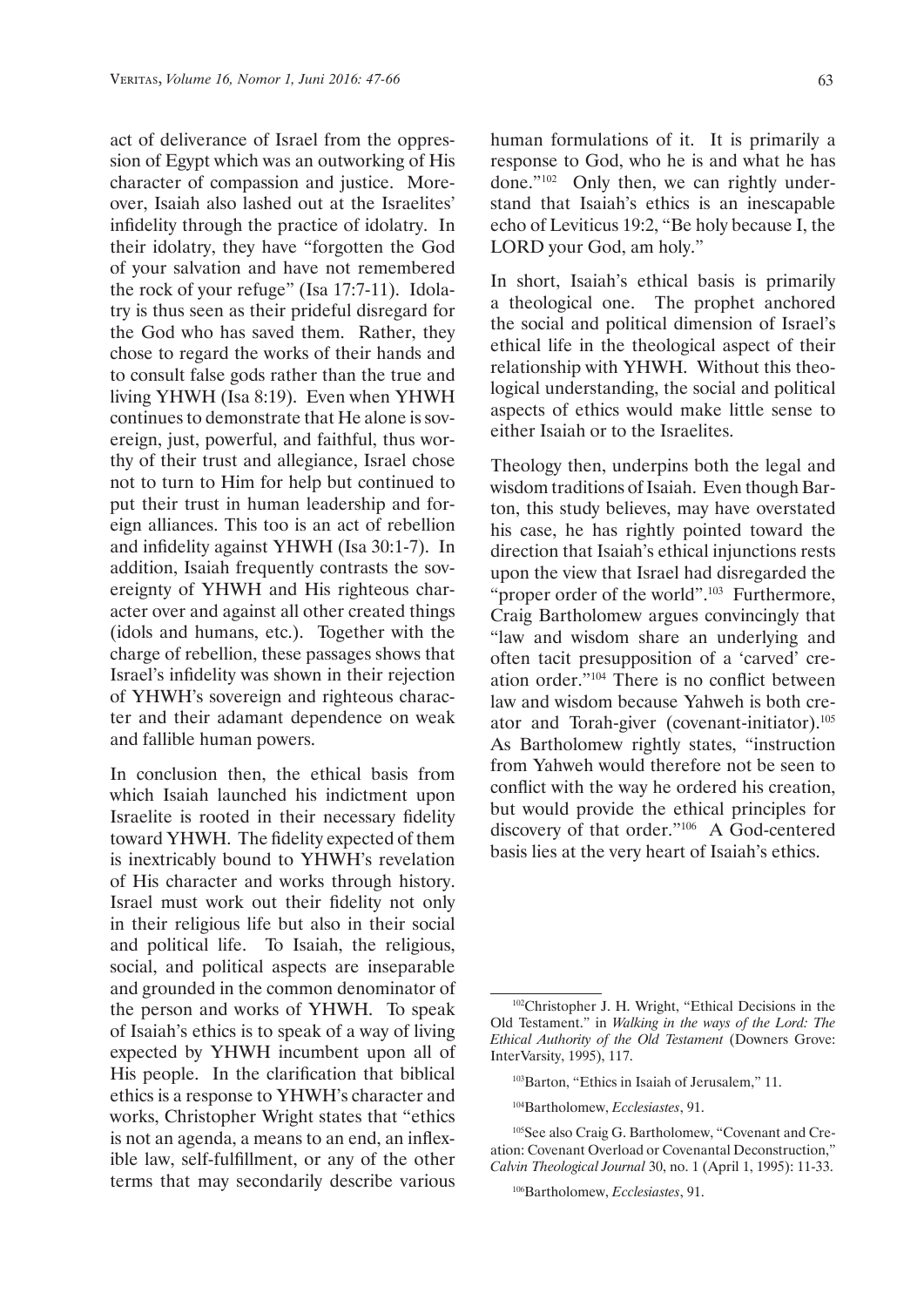### *Bibliography*

Barnes, Albert. *Notes on the Old Testament: Isaiah*. Vol. 1. London: Blackie & Son, 1851.

Barton, John. "Ethics in Isaiah of Jerusalem." *Journal of Theological Studies* 32 (1981): 1-18.

- ———. *Understanding Old Testament Ethics: Approaches and Explorations*. Louisville, Kentucky: WJK, 2003.
- Bartholomew, Craig G. *Baker Commentary on the Old Testament: Ecclesiastes*. Edited by Tremper Longman III. Grand Rapids: Baker Academic, 2009.
- Birch, Bruce. *Let Justice Roll Down: The Old Testament, Ethics and Christian Life*. Louisville: WJK, 1991.
- Burnside, Jonathan P. *The Signs of Sin: Seriousness of Offence in Biblical Law*. Vol. 364. Journal for the Study of the Old Testament Supplement Series. Sheffield: Sheffield Academic Press, 2003.
- Childs, Brevard S. *Isaiah: A Commentary*. Edited by William P. Brown, Carol A. Newsom, and Brent A. Strawn. 1st ed. The Old Testament Library. Louisville: WJK, 2001.
- Clements, R. E. *Prophecy and Covenant*. Studies in Biblical Theology No. 43. Naperville: Allenson, 1965.
- Davies, Eryl W. *Prophecy and Tradition: Isaiah and the Ethical Tradition of Israel*. Journal for the Study of the Old Testament Supplement Series. Sheffield: Journal for the Study of the Old Testament, 1981.
- Jackson, Bernard S. *Studies in the Semiotics of Biblical Law*. Vol. 314. Journal for the Study of the Old Testament Supplement Series. Sheffield: Sheffield Academic Press, 2000.
- Lange, John and Peter Philip Schaff, et al. *A Commentary on the Holy Scriptures: Isaiah*. Bellingham: Logos Bible Software, 2008.
- Leclerc, Thomas L. *Yahweh is Exalted in Justice: Solidarity and Conflict in Isaiah*. Minneapolis, Minnesota: Fortress, 2001.
- Lindblom, J. *Prophecy in Ancient Israel*. Oxford: Blackwell, 1962.
- McConville, J. G. *Law and Theology in Deuteronomy*. Vol. 33. Journal for the Study of the Old Testament Supplement Series. Sheffield: JSOT, 1984.
- Mendenhall, George E. "Covenant Forms in Israelite Tradition." *The Biblical Archaeologist* 17, no. 3 (1954): 49-76.
- Miller, Patrick D. *Israelite Religion and Biblical Theology: Collected Essays*. Sheffield: Sheffield Academic Press, 2000.
- Motyer, J. A. *The Prophecy of Isaiah: An Introduction & Commentary*. Downers Grove: Inter-Varsity Press, 1996.
- Murphy, R. E. "Wisdom Theses and Hypotheses." In *Israelite Wisdom: Theological and Literary Essays in Honor of Samuel Terrien*, edited by J. G. Gammie. Missoula: Scholars. 1978.
- Oswalt, John. *The Book of Isaiah, chapters 1-39*. NICOT. Grand Rapids: Eerdmans, 1986.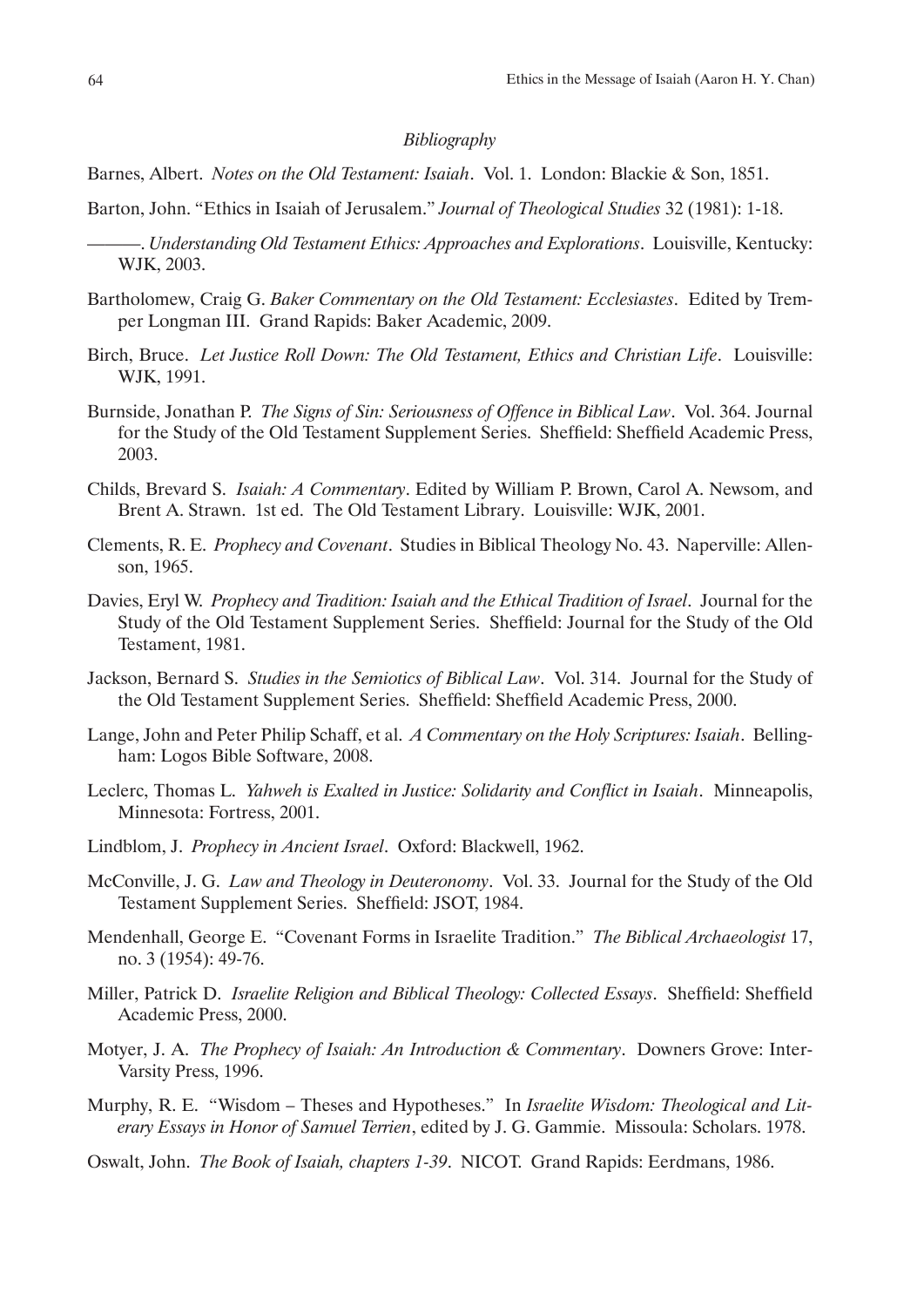- Phillips, Anthony. "Prophecy and Law." In *Israel's Prophetic Tradition: Essays in Honour of Peter Ackroyd*, edited by Richard Loggins, Anthony Phillips, and Michael Knibb, 217-232. Cambridge: University Press, 1982.
- Seifrid, Mark A. "Righteousness Language in the Hebrew Scriptures and Early Judaism." In *Justification and Variegated Nomism: The Complexities of Second Temple Judaism*, edited by D. A. Carson and Peter T. O'Brien. v140th edition. Vol. 1. Wissenschaftliche Untersuchungen Zum Neuen Testament. Grand Rapids; Tübingen: Baker Academic; Mohr Siebeck, 2001.

———. "Righteousness, Justice, and Justification." In *New Dictionary of Biblical Theology*, edited by T. Desmond Alexander and Brian S. Rosner. Downers Grove: Inter-Varsity, 2000.

- Skinner, John "RIGHTEOUSNESS IN OT." In *A Dictionary of the Bible: Dealing with Its Language, Literature, and Contents Including the Biblical Theology*, edited by James Hastings et al. New York; Edinburgh: Charles Scribner's Sons; T. & T. Clark, 1911–1912), 273.
- Smith, Gary V. *Isaiah 1–39*. Edited by E. Ray Clendenen. The New American Commentary. Nashville: Broadman & Holman, 2007.
- Sparks, Kenton L. *Ancient Texts for the Study of the Hebrew Bible: A Guide to the Background Literature*. Peabody: Hendrickson, 2005.
- Stuart, Douglas K. *Exodus*. Vol. 2, The New American Commentary. Nashville: Broadman & Holman, 2006.
- ———. "The Old Testament Prophets' Self Understanding of Their Prophecy." *Themelios* 6, no. 1 (September 1980): 9-14.
- Sweeney, Marvin. *Isaiah 1–39: With an Introduction to Prophetic Literature*. Vol. 16, The Forms of the Old Testament Literature. Grand Rapids: Eerdmans, 1996.
- Von Rad, Gerhard. *Old Testament Theology*. 2 vol. Louisville: WJK, 2001.
- Walton, John H. *Ancient Near Eastern Thought and the Old Testament: Introducing the Conceptual World of the Hebrew Bible*. Grand Rapids: Baker Academic, 2006.
- Watts, James W. *Reading Law: The Rhetorical Shaping of the Pentateuch*. Sheffield: Sheffield Academic, 1999.
- Wellhausen, Julius. *Prolegomena to the History of Israel*. Edinburgh: Adam & Charles Black, 1885.
- Weinfeld, Moshe. *Social Justice in Ancient Israel and in the Ancient Near East*. Jerusalem: Magnes Press, 2000.
- Wenham, Gordon J. *Story As Torah: Reading Old Testament Narrative Ethically*. Grand Rapids: Baker Academic, 2004.
- Wright, Christopher J. H. "Ethical Decisions in the Old Testament." In *Walking in the Ways of the Lord*: *The Ethical Authority of the Old Testament*, 117-145. Downers Grove: Inter-Varsity, 1995.
- ———. *Living as the People of God*. Leicester, England: IVP, 2000.
- ———. *Old Testament Ethics for the People of God*. Downers Grove: Inter-Varsity, 2004.